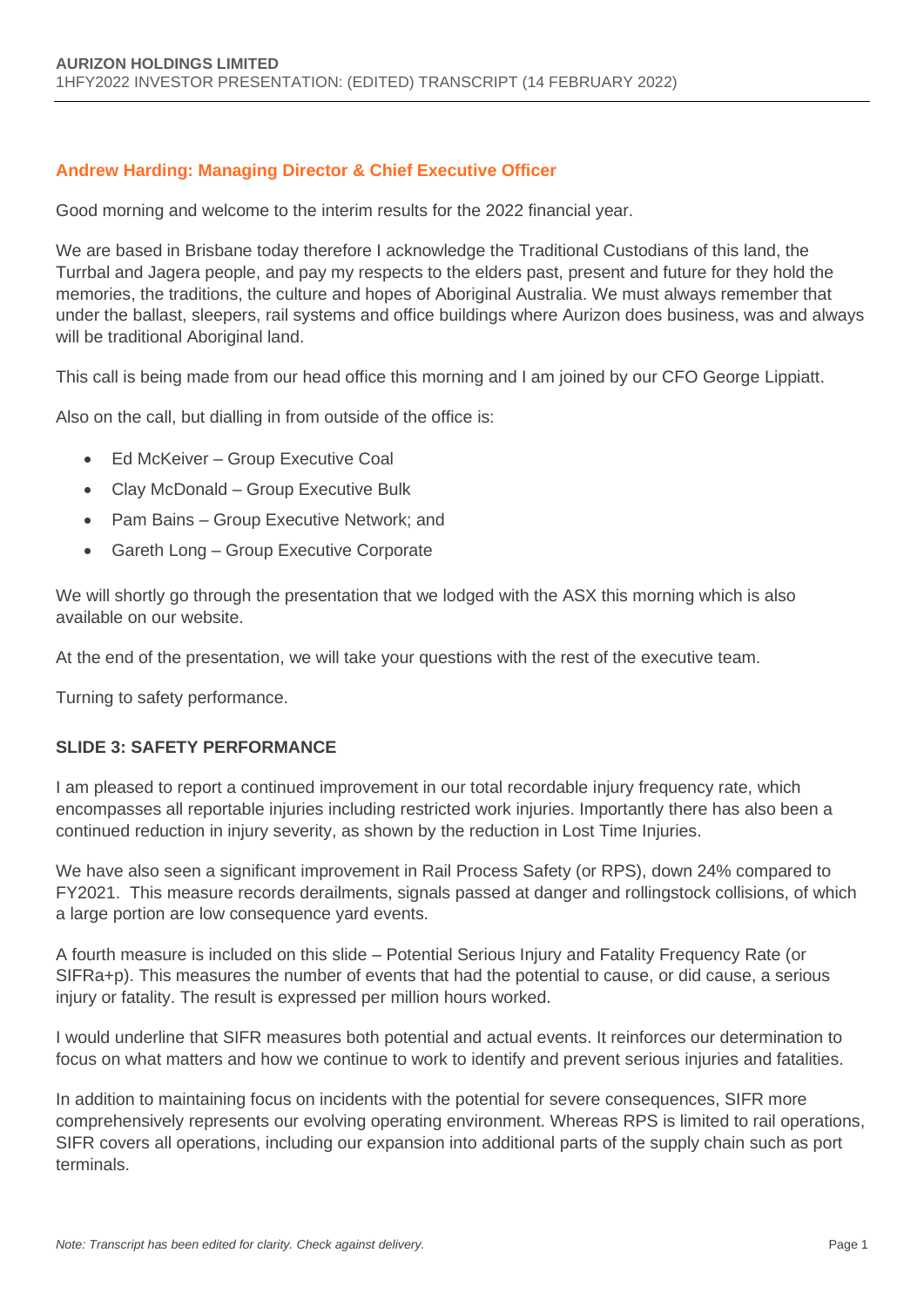No serious injuries were recorded in the first half, with the measure therefore consisting solely of events that had the potential to cause serious injuries.

Our focus remains on protecting our employees, our customers and the communities in which we operate.

Turning now to the work we are doing to effectively manage health and operational requirements during the pandemic.

# **SLIDE 4: COVID UPDATE**

During the half, the business faced the same COVID-related challenges that most businesses in the country are facing, such as absenteeism, and most importantly, protecting the health of employees amid rising numbers in the community. Since mid-2020 we have embedded several strict protocols aligned with government and expert health advice.

With most borders reopening in December and the rapid increase in community infections nationally, we stepped up our efforts under the direction of the Aurizon Crisis Management Team. This group has guided our decision-making on how we best protect employees and how we run the business, based on expert advice from health and government authorities. I chair this group which includes key leaders and our own Chief Medical Officer.

Despite COVID-related challenges, our employees have shown great discipline in both their health and delivering for our customers, which is reflected in the financial results presented today.

As such, we saw limited operational impact to our business in the half, although we have seen lower demand for rail services as customers appear to be more affected. Border closures have limited the ability for train crew to relocate to demand centres, especially to Western Australia where we have been recruiting extensively for our grain operations.

As expected, Aurizon is now seeing some infections in our workforce which we are managing closely, both from a health and an operational perspective. Our absenteeism for COVID is currently running at lower than industry levels.

We do have some advantages in limiting exposure for our employees:

- 1. The vast majority of our services operate wholly within the states of Queensland, Western Australia and New South Wales and do not cross interstate borders;
- 2. More than 80 per cent of our employees work in regional areas of Australia which, to date, generally have been less impacted by outbreaks; and finally,
- 3. Our trains typically only have one or two crew members aboard.

As an essential service, we have been able to continue to operate the freight supply chains that are vital for our communities, farmers, manufacturers and the resources sector. Aurizon teams across the country have delivered safely and reliably for customers throughout the pandemic. Their dedication has helped keep our workplaces safe.

Now moving on to the performance overview.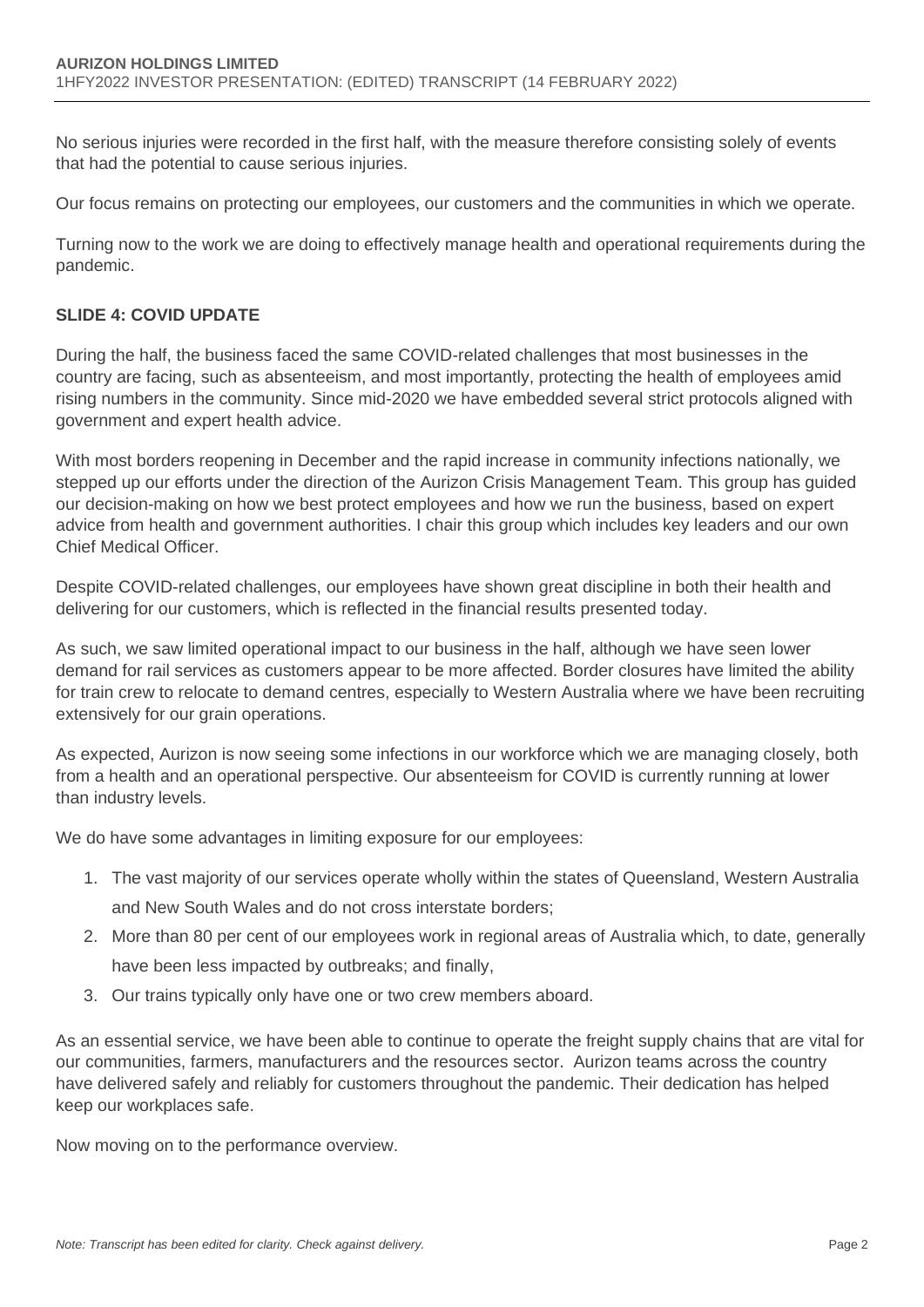#### **SLIDE 6: 1HFY2022 RESULTS**

The financial results for the last six months were solid despite lower above rail volumes. Group EBITDA was lower by \$11m (or 1%) but a reminder that the corresponding period last year first recognised WIRP fees in Network, including \$49m of historical fees. If we excluded those historical fees from the prior year numbers, EBITDA, NPAT and ROIC would have improved with EBITDA increasing 5%.

Despite lower volumes, both the Coal and Bulk business units recorded higher EBITDA results. The uplift in Bulk earnings was limited due to the costs associated with the recently commenced CBH grain contract in Western Australia. We expect volumes to ramp up this half given the record harvest.

Free cashflow increased 26% to \$362m primarily due to lower tax and acquisitions in the corresponding period last year, and again provides evidence of the resilience of cash flow under various conditions.

An interim dividend of 10.5 cents per share (95% franked) has been declared, representing a payout ratio of 75% of underlying NPAT for the continuing operations. This is a decrease of 27%, to support the announced acquisition of One Rail given the commitment to current credit ratings.

Moving to an update on commodity markets.

#### **SLIDE 7: COMMODITY MARKET UPDATE**

After being heavily impacted by COVID-related disruptions during 2020, steel production recovered throughout 2021 resulting in record global production in the calendar year. A reminder that around threequarters of global steel is produced using metallurgical coal and Australia is the largest export nation.

Although there has been some unloading of Australian coal in China in the December quarter, no export volume has left Australia since January 2021 with the ban still very much in force.

In 2021, our customers successfully replaced around 95% of the 74 million tonnes of coal that was exported to China in the prior year. This is supported by strong steel production in other nations, particularly in India, which saw record annual crude steel production in 2021.

Record high prices were reached for both hard coking coal and thermal coal during the past six months, currently trading at over \$400 and \$200 per tonne respectively. Clearly this is positive for industry margins and government royalties and taxes.

Turning to Bulk markets - a record grain export volume is expected for the 2021-2022 season, supported by favourable growing conditions last year. I will speak more about our increased grain haulage shortly given the increased share of our Bulk portfolio.

Finally, elevated prices across commodities such as copper, nickel and aluminium has translated through to capital expenditure, with the total 2021 calendar year result likely to be the highest since 2013, indicating confidence in developing future supply.

Turning to the business units.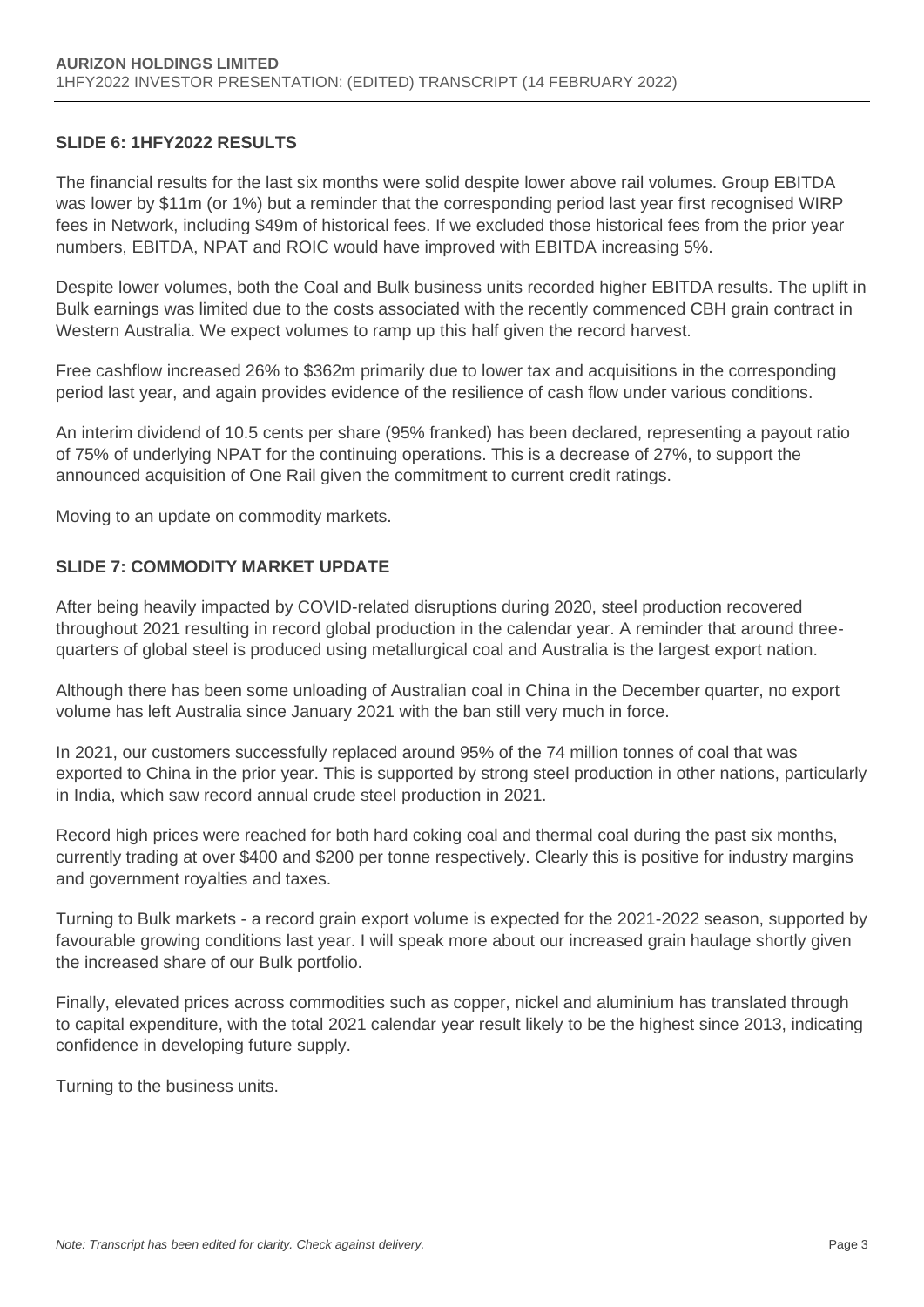## **SLIDE 8: BUSINESS UNIT HIGHLIGHTS**

Although Coal volumes were down 3% due to lower demand for services in addition to derailments and protester activity, above rail revenue and earnings increased due to the haul mix and strong cost management.

During the period, the New Acland contract ended with the mine entering care and maintenance after twenty years of operation. In addition, the Moolarben contract in Hunter Valley ended in December.

We have commenced hauling under the new Anglo American agreement that we announced last year.

A new enterprise agreement was executed for New South Wales Coal. The term increased from three to four years with an annual uplift of 2.5%. The negotiations were open, respectful and collaborative, and undertaken in record time with no interruption to wages or customer service during the bargaining period.

The focus for the Coal business is on preserving returns and free cash flow through ongoing transformation and productivity of which, Project Precision is a key contributor. The project activities are transitioning to business-as-usual in the second half.

The Bulk business continues to perform strongly with revenue now contributing to one-third of non-Network revenue. The work of the Bulk team can be seen on this slide with major contracts either signed or commencing in the half. I call out the Tronox contract given this haul includes a modal shift from shipping to rail.

Bulk revenue increased by 7% due to the commencement of the CBH Grain contract in WA, in addition to stronger grain volumes in Queensland and New South Wales. This half also saw the contribution of APS Newcastle, having been acquired in December 2020. Partly offsetting this was the loss of BHP Nickel West from April 2021 and Mt Gibson iron ore volumes ending in December 2020.

Bulk EBITDA increased by 1% with operating costs increasing by 9%, primarily supporting the stand-up of operations ahead of the major CBH contract in the West.

Network volumes were 1% higher with the same factors impacting the Coal business unit limiting volume growth in the face of record coal prices. Network EBITDA decreased by 7% (or \$27m) but as I noted earlier, the prior period included the recognition of WIRP fees for the first time including \$49m of historical fees. Excluding this, Network EBITDA would have been 6% higher.

Although actual volumes are below the regulatory forecast which results in a revenue under-recovery, this was an improvement on last year's under-recovery.

The QCA published the Independent Expert's Initial Capacity Assessment Report (or ICAR) in November, identifying the annual deliverable network capacity of each coal system for the period FY2022 to FY2024. It was great to finally have this important report published.

Network responded to the ICAR on 12 November with its initial views on transitional arrangements that could be implemented to address capacity deficits. This response triggered an increase in Network's WACC from 5.9% to 6.3% although the QCA-approved tariffs had already incorporated this uplift.

In relation to capex associated with any supply chain deficits, as part of UT5, Aurizon has agreed to fund expansions to address any such deficits, up to a value of \$300m.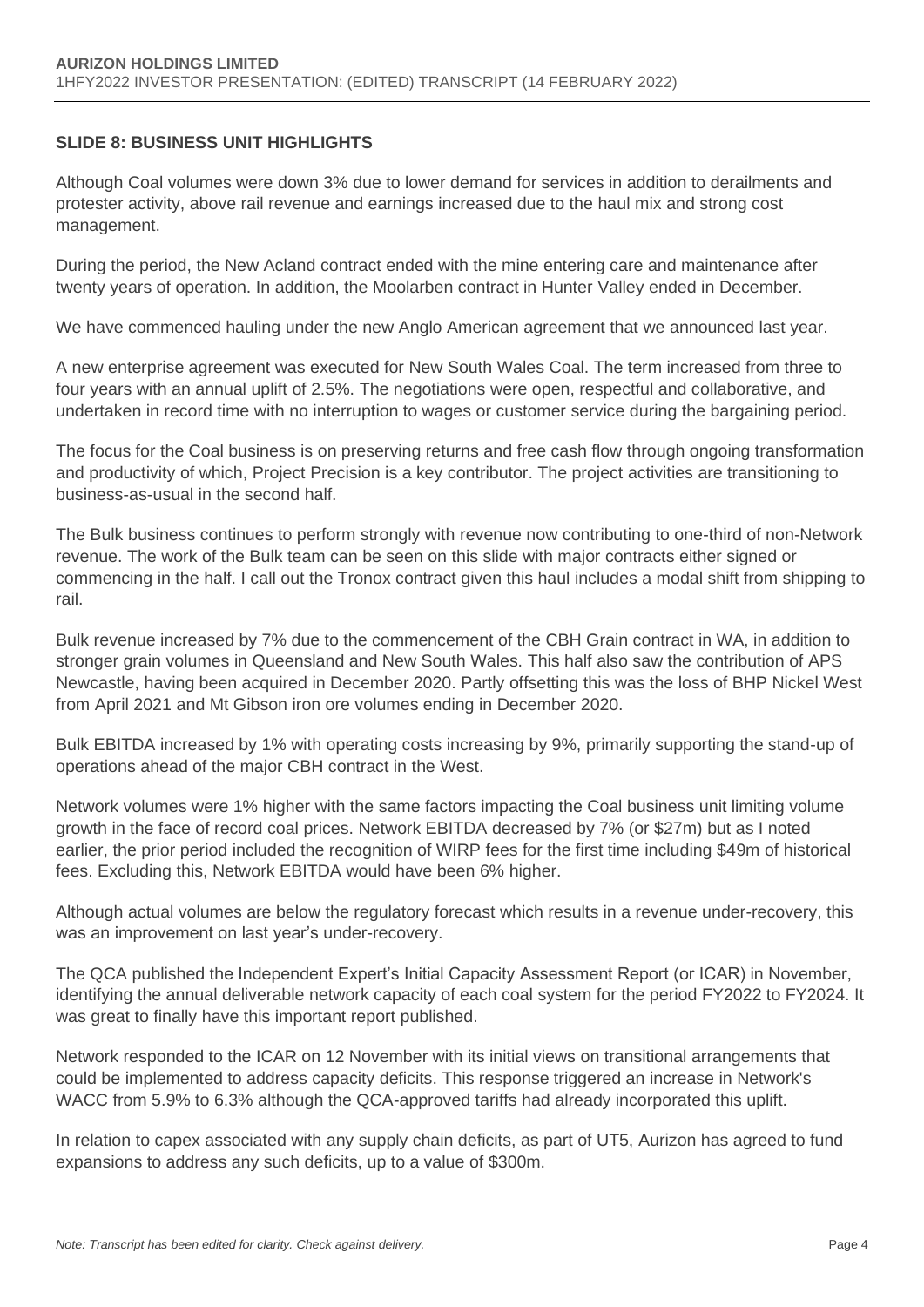Based on the ICAR, it is estimated that capital expenditure across all systems to be no more than \$100m. The full scope of works is currently being reviewed in line with customer consultation and is largely dependent on whether customers wish to relinquish any access rights.

Turning back to Bulk.

## **SLIDE 9: INCREASED GRAIN HAULAGE**

As noted earlier, grain is increasing its share of our Bulk portfolio due to the commencement of the CBH contract in Western Australia. In the period, we railed 1.3 million tonnes of grain in the state. The winter harvest has come to a close with a record 21 million tonnes received across a network of more than 100 grain sites.

Generally, 50-60% of the harvest is subsequently transported by rail, indicating that we expected a strong second half of the financial year in addition to some of this year's harvest continuing into the following financial year.

In addition to being the largest grain export state, Western Australia sees less fluctuations in volume due to favourable climate and crop yield. Second to Western Australia is South Australia, where One Rail operates.

And before I hand over to George, an update on the One Rail acquisition.

#### **SLIDE 10: ONE RAIL ACQUISITION**

In October, we announced the transformative acquisition of One Rail, that aligns with our strategy articulated at last year's Investor Day of building upon the very stable, cash-generative platform of our existing business, and drive towards our aspiration of doubling Bulk's earnings by 2030.

With this transaction:

- we extend our national footprint into South Australia and the Northern Territory;
- we deliver step-change increases in revenue and volumes in Bulk commodity markets (as shown on the right-hand slide of the slide); and
- we become the long-term lease-holder of an integrated supply chain.

The announced acquisition involves the whole of the One Rail business and the subsequent divestment of the One Rail coal operations which we are now calling East Coast Rail. George will speak more about the divestment process shortly.

At an enterprise-level, and upon completion of the transaction, Aurizon will see a significant shift in its portfolio mix and a lift in non-coal revenue, increasing by 8 points to 41%.

The transaction is entirely debt funded – we do not need to draw upon new equity – and therefore we can use our strong balance sheet as a platform for growth and invest in this quality business.

With the balance sheet being deployed to support this opportunity and our ongoing commitment to our current credit ratings, there will likely be an impact to dividend payments for the next one to two years, and today's dividend announcement reflects this.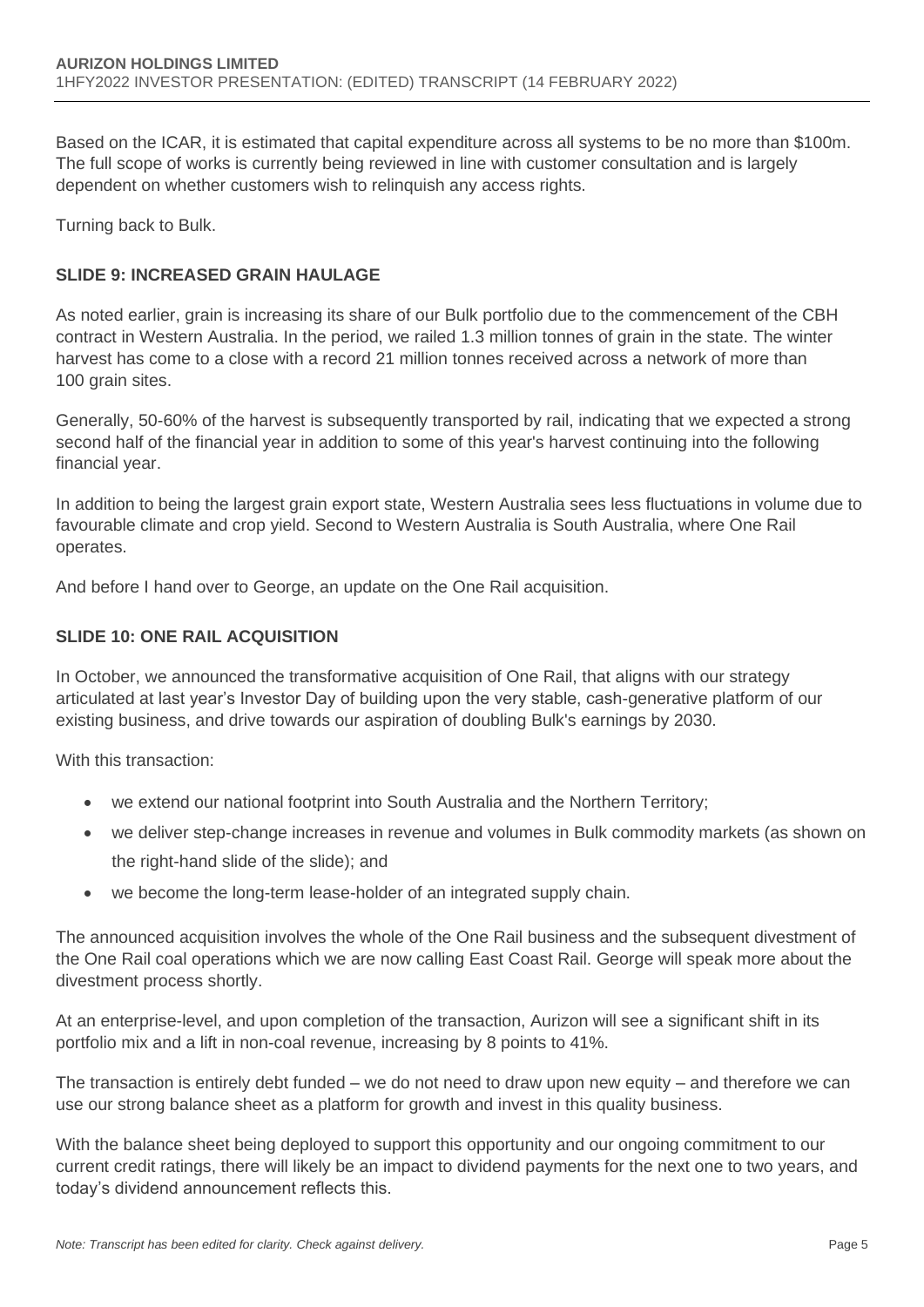Importantly we can retain our payout ratio range of 70-100% of NPAT and where we ultimately pay within that range will depend on the divestment option chosen.

Turning to a reminder of One Rail Bulk.

#### **SLIDE 11: ONE RAIL BULK**

The national significance of the One Rail infrastructure can be seen on the map in this slide with the line extended from Tarcoola to Darwin. Train services that continue south of Tarcoola join the ARTC-line that runs from Kalgoorlie to Port Augusta. Listeners will likely be aware that this ARTC-line was impacted by a significant rainfall event in late January, with flooding and damage to the track 100km to the east of Tarcoola in South Australia. The line is expected to open tomorrow after an extensive repair effort.

Consistent with the acquisition of the port terminals in Townsville and Newcastle, One Rail Bulk is strategically linked to important minerals provinces and also allows an expanded service offering to our customers.

Mineral deposits across South Australia and Northern Territory are supported by global trends including:

- Urbanisation and industrialisation in Asia driving demand for infrastructure;
- A focus on emissions from steel production which supports high-grade iron ore such as magnetite;
- A growing world population and changing diets driving demand for grains and fertiliser use; and
- the global energy transition through the development of wind turbines, electrical motors, batteries and solar panels.

Listed on the right-hand side of the slide are current One Rail Bulk customers and also a selection of projects that have advanced to receiving environmental approval and/or a mining lease being granted.

Of note, Elmore announced to the ASX in late January that first rail product of high-grade magnetite concentrate is expected within weeks once the network opens as indicated earlier. This project is located outside of Tennant Creek and will rail north to Darwin for subsequent export.

## **SLIDE 12: ONE RAIL BULK HIGHLIGHTS**

The Bulk team is very excited with the opportunity and prospects that the acquisition of One Rail will bring to our operations.

On the right-hand side of the chart we have shown the EBITDA for CY2021 (based on unaudited financial results) along with the estimated synergies and projected growth to arrive at an estimated EBITDA of ~\$100m in Aurizon's first full year of ownership expected to be FY2023.

But let me be very clear, we have not purchased this business to settle at an annual earnings contribution of \$100m.

The Bulk team will be taking the proven track record with growing bulk and will continue across a larger footprint. A reminder that it was only five years ago that Aurizon's Bulk business consisted of 17 haulage contracts that collectively lost money. The change that the team have led Bulk through has resulted in a business that made \$75m EBITDA in the half.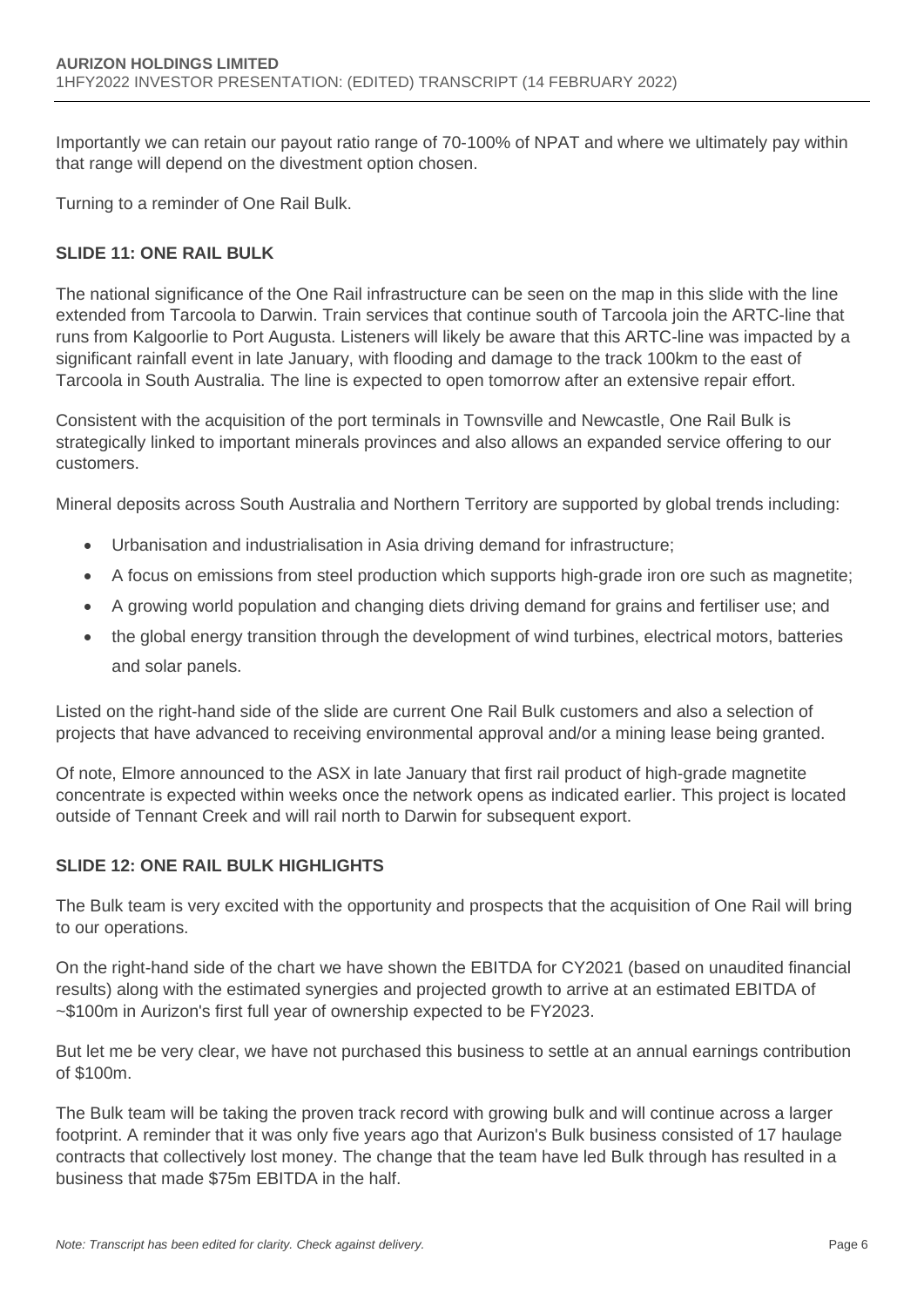To recap, with this transaction:

- we extend our national footprint in a region rich with commodities of which the world needs more;
- we deliver a step-change in revenue and contribution for Bulk; and
- we become the long-term lease-holder of a nationally-significant, integrated supply chain, with direct port access.

Importantly, we also add another pillar to the stable Aurizon platform that we will build upon for decades to come.

And on that note I will hand over to George.

## **George Lippiatt: Chief Financial Officer & Group Executive Strategy**

## **SLIDE 14: KEY FINANCIAL HIGHLIGHTS**

Thank you Andrew, and good morning to everyone on the call.

As Andrew said these results demonstrate the resilience of the business - despite above rail volumes being lower, free cashflow is up and earnings are higher than the prior period if the non-recurring WIRP fee from half one FY21 is excluded.

Turning to the table on this page. We can see that underlying EBITDA declined 1% to \$727m although this was better than the 3% decline in above rail volumes. It's worth noting that last year's interim result included \$49m of retrospective WIRP fees related to 2016-2020. If we exclude these retrospective fees from last year's result, EBITDA would have increased 5%.

As you can see in the top row of the table, revenue increased 1% with Coal and Bulk higher. Operating costs increased 4%, due to higher fuel costs which are largely a pass-through to customers as well as startup costs associated with new Bulk contracts. I will go into more detail on each of the business units shortly.

Depreciation increased 4%, again reflective of recent capital investments made to support new Bulk contracts.

Pleasingly, free cash flow generation continues to be very strong despite the slight reduction in EBITDA with free cash flow of \$362m representing an increase of 26%. This is driven by lower tax and interest payments, in addition to \$63m of acquisitions being undertaken in the prior corresponding period. The lower tax is principally due to the disposal of the interest in Aquila last year.

In terms of the dividend at 10.5 cents per share, the decision has been made to lower the payout ratio to 75% of Net Profit After Tax. This reflects our confidence in the One Rail acquisition reaching completion in the coming months, and is aligned with our One Rail announcement in October where we stated that the dividend would be reduced to the lower end of the payout range for 1 to 2 years, assuming a demerger of East Coast Rail. While that demerger decision hasn't been made, we feel this is a prudent approach in the interim. The dividend is to be franked at 95%, although I note this level of franking may not be maintained in future years.

Moving now to Coal.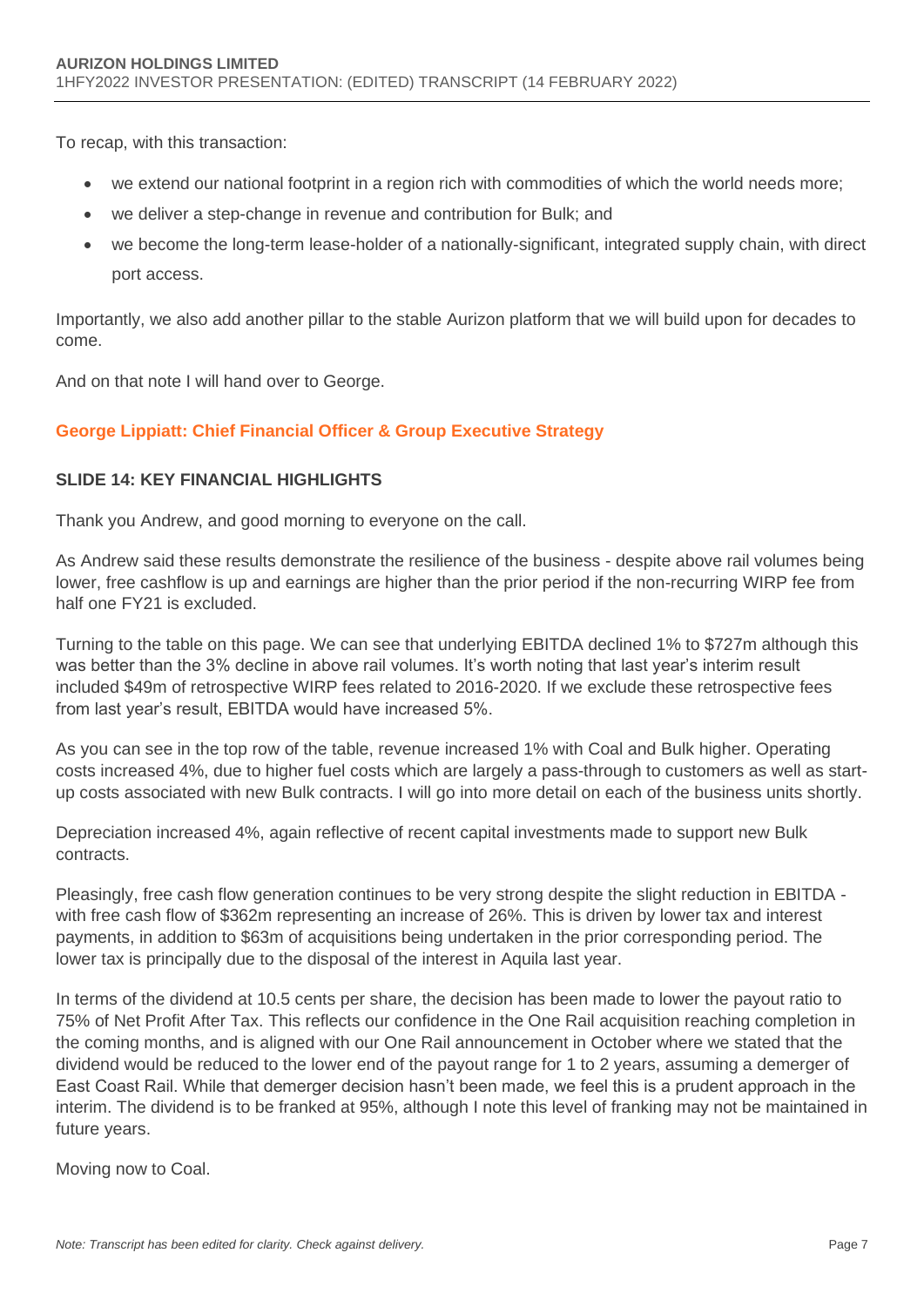## **SLIDE 15: COAL**

EBITDA increased \$12m or 4% to \$286m – this is despite volumes reducing 3% to 98.7mt. While coal prices remain at record highs, a number of factors impacted customer volumes – principally the early on-set of wet weather and mine specific production issues. In addition, for Aurizon, the ramp down of the New Acland contract and the conclusion of the Stanwell contract in the prior year also contributed to the volume decline.

Despite this, above rail revenue increased 3% to \$600m - with a greater mix of high yielding tonnes as certain customers increased railings to take advantage of the high coal price environment, as well as the benefit of CPI favourably impacting contract rates. Operating costs increased 2%, although this was mainly due to higher fuel prices which are passed through to customers through higher revenue. Traincrew and maintenance costs fell during the half as you can see from the bridge – this was driven by lower volumes, reduced headcount and efficiency programs. This reinforces the benefits that Ed, his team and the broader organisation are driving through disciplined cost management and the multi-year Asset Management and Project Precision transformation programs. It's great to see it flow through to our cost line.

All these factors contributed to the increase in EBITDA which was a pleasing result despite the reduction in volumes railed.

As we look forward to the second half, we expect revenue yield to decline given the end of New Acland and Moolarben contracts and a return to a more typical customer mix. Volumes are expected to increase slightly from the first half and should be broadly consistent with the prior year.

Moving to Bulk.

## **SLIDE 16: BULK**

It has been a half where the platform has been laid for the next phase of Bulk earnings growth – and we will see the benefits of that in future years.

In terms of this half, Bulk's EBITDA grew 1% to \$75m - with an increase in operating costs almost offsetting a 7% increase in revenue. The cost increases were due to new contracts commencing such as CBH grain in Western Australia, as well as the ramp up of our port services business in Newcastle and higher fuel prices. As Andrew highlighted, while grain revenue will increase throughout 2022, we saw in the first half the earlier ramp-up of costs to support that future revenue – this included a few million dollars of one-off costs for grain which are included in the operating cost line.

Despite the continued growth in services and revenues for Bulk, Clay and the Bulk team remain focused on the cost base and we continue to see benefits from transformation programs.

We have not broken out volumes and revenue quality on the bridge given the broad range of services the Bulk business now offers - including port services. Indeed you can see that volumes actually declined 6% due to lower iron ore tonnes, however revenue grew 7% driven by Aurizon's new port services business and grain opportunities in Western Australia and in the eastern states.

As Andrew indicated it remains a busy time for the commercial team with some recent contract successes and a range of opportunities in the market. These recent contracts have created a step-change in the Bulk contract duration – with 60% of Bulk revenue now contracted beyond 3 years. This contractual certainty supports Aurizon's capital investments and has also seen an increase in deprecation - as you can see in the table.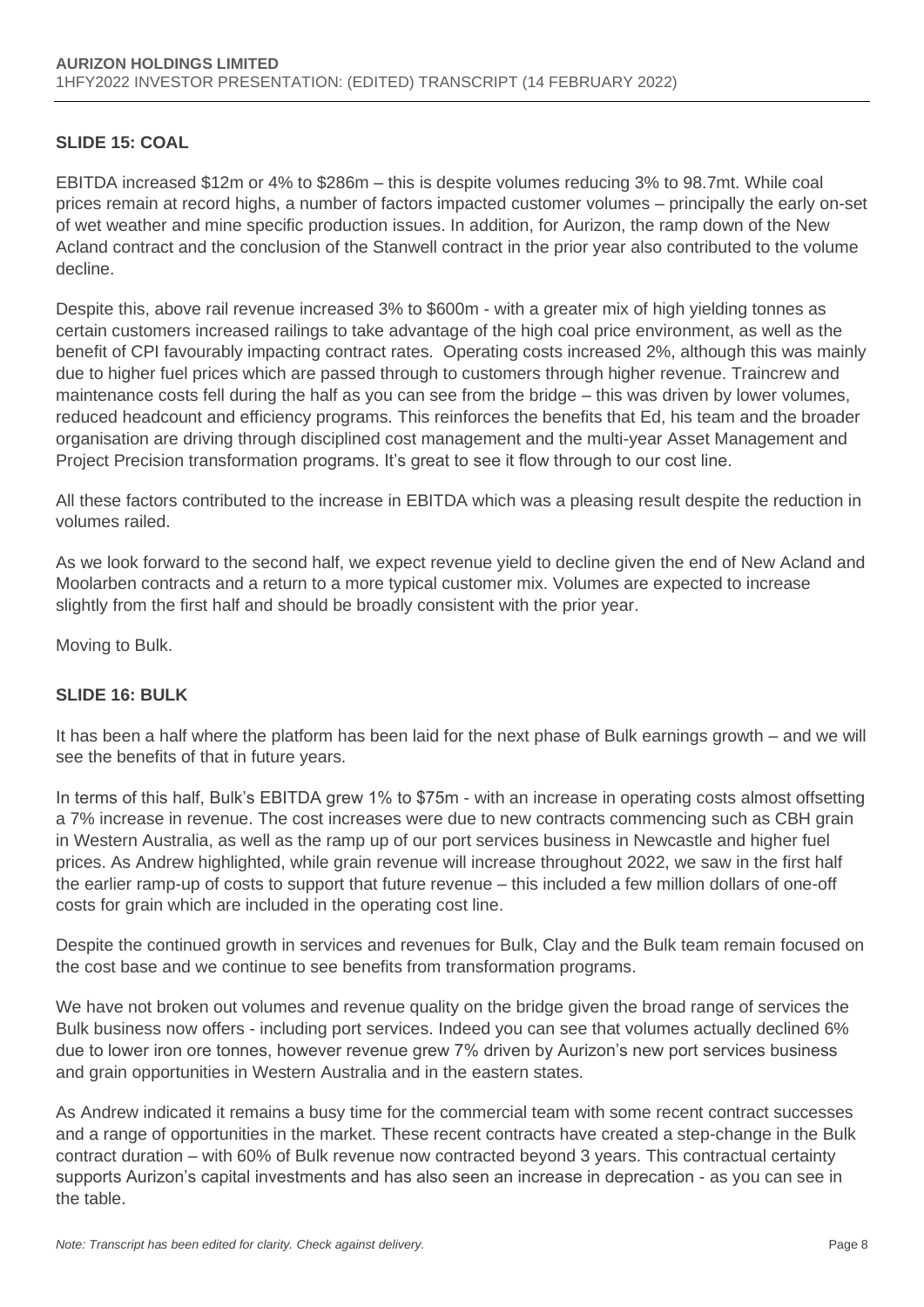In fact, almost a quarter of all capex this half was for the Bulk business and all of the growth capex this year is expected to support Bulk.

Moving to Network.

#### **SLIDE 17: NETWORK**

Network EBITDA decreased \$28m or 7% to \$380m. This was due to the prior period including the benefit from the commencement of WIRP fees, including \$49m relating to 2016-2020. If we exclude this \$49m from last year's Network result, EBITDA would have increased 6%.

The impact of the non-recurrence of these retrospective fees was partly offset by a 1% increase in volumes and higher access tariffs due to a reduced regulatory volume forecast. As a reminder, access tariffs are set by the Maximum Allowable Revenue or MAR, and a forecast level of tonnes. With the FY22 regulatory forecast of 227mt being 5% lower than the FY21 forecast, access tariffs have increased as the MAR is also higher.

With volumes tracking below this regulatory forecast, there remains an under recovery of approximately \$30m for the first half. It is too early to tell how much of this under recovery will be collected through take or pay in FY22 or two years later in FY24 through the revenue cap, however Network will recover the maximum allowable revenue per normal practice.

We have provided the usual reconciliation of movements in access revenue in the back of the slides to assist investors. Cost management by Pam and the Network team was solid for the half, with operating costs \$9m below the regulatory allowance, of which Aurizon retains the majority of the benefits.

Turning to cashflow and capex.

#### **SLIDE 18: CASHFLOW & CAPEX**

Strong free cash flow performance has continued, with \$362m of first half cashflow - a level not seen in almost three years. As indicated earlier, cash flow benefitted from a reduction in tax payable predominantly from the disposal of the stake in Aquila. While the Aquila sale was completed in FY21, the cash tax benefits of the sale flowed through in the following six month period.

Interest expense also fell, as although our rates are predominantly fixed we entered into new swaps after the UT5 deal and those swaps commenced this year. These were executed at lower rates than the previous swaps resulting in the effective interest rate coming down.

With half the year complete we can now provide full year guidance for group capex, inclusive of growth. Six months ago we guided to a sustaining capex range of \$475-525m, but that range has been effectively lowered to \$440-480m due to optimisation of rollingstock overhaul programs and deferral of some Network capital. In terms of growth capital, there was some uncertainty six months ago about the level and timing of new customer contracts. We can now say that we expect growth capex to be around \$100m for the year – this includes new rolling stock and terminal investments to support CBH, Tronox and some other smaller Bulk growth opportunities. Therefore, the range for total capex is \$540-580m.

Long-term expectations for stay-in-business capex remain around \$500m per annum, although this is constantly reviewed in conjunction with our long-term volume scenarios.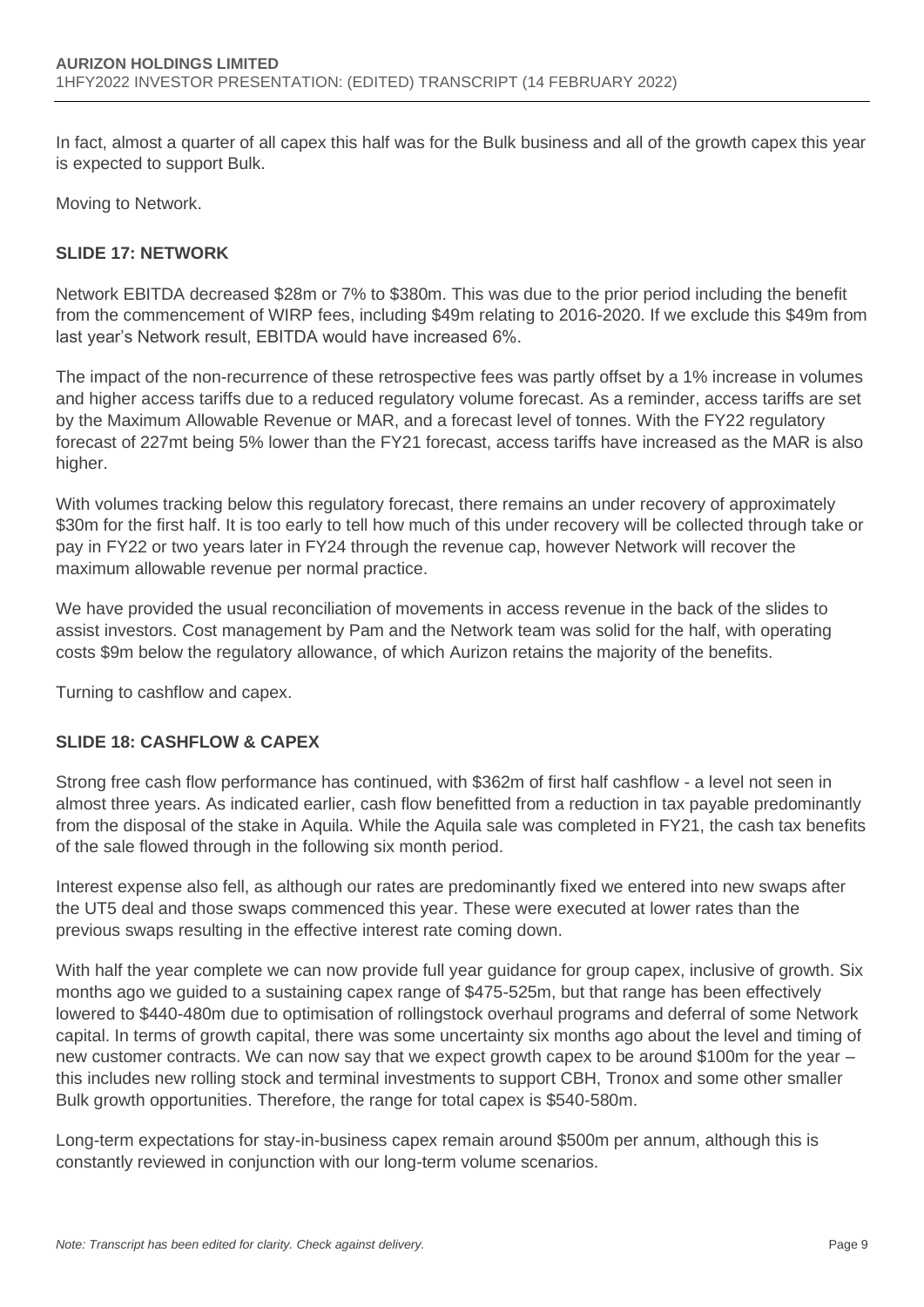#### **SLIDE 19: FUNDING UPDATE**

After a very busy FY21 that included three debt capital markets issuances, FY22 has so far been quiet on that front. However, the Treasury team has been occupied with the \$2.35bn One Rail transaction which is to be fully debt funded through a combination of new and existing facilities. As I said in October, the new facilities are fully underwritten by our three Joint Lead Manager banking partners.

Since the announcement in October, the ratings agencies have confirmed Aurizon Operations current credit ratings and confirmed that ratings thresholds will be reduced to reflect an improved credit profile. This is significant and evidence of the support of this opportunity and growth in Bulk cash flows.

Also significant is the support Aurizon and East Coast Rail has received through the bank debt syndication process. This was over-subscribed, with Aurizon's banking group now increasing by 3 banks to 15, and East Coast Rail's banking group increasing by 5 banks to 8.

We remain focused on terming out our debt consistent with our strategy which we will focus on post the One Rail completion.

The table on the right shows the impact of the new fixed rate swaps I was referring to on the previous slide. The weighted average cost of debt was 3.4% this half and we expect it to hold around that level for this year and FY23 – beyond FY23 debt is floating due to the Network WACC reset, where interest costs will largely reflect the prevailing rate in June 2023.

#### **SLIDE 20: ONE RAIL TRANSACTION UPDATE**

Before handing back to Andrew I will provide an update on the One Rail transaction and a revisit of East Coast Rail, which will be divested via demerger or trade sale.

There were three main conditions precedent for the transaction to proceed with consent required from the Government of South Australia, the Australasian Railway corporation (or AARC) and the ACCC. The first two consents have been granted, with the ACCC process well underway.

The ACCC has commenced an informal merger clearance process with market inquiries including submissions from market participants. We have been providing the commission with additional information and the ACCC has indicated a provisional date of 10 March for a decision. Should this be favourable, the transaction is expected to close around April.

I gave an update on funding outcomes earlier, with the focus now turning to finalising documentation and a USPP issuance this quarter for East Coast Rail. An investment grade rating is targeted for East Coast Rail which we believe is very achievable given its strong cash flow profile which I will highlight shortly. For Aurizon Operations there is also the opportunity for a hybrid issuance later in the year as we look to open up this additional source of long term capital.

In terms of transaction costs, we've provided further detail on this page. We expect acquisition costs of around \$50m, with a large portion being stamp duty and noting that these costs will be expensed and treated as significant. Borrowing costs of \$25m will be capitalised and amortised. While we can now provide an initial estimate of separation and divestment costs, at \$20m assuming a demerger.

And finally on the divestment of East Coast Rail. The analysis that we undertook and summarised in October assumed a divestment through a demerger and EPS accretion of ~10%. As well as immediate and longer term growth in One Rail Bulk earnings, this EPS accretion is also the result of East Coast Rail's cash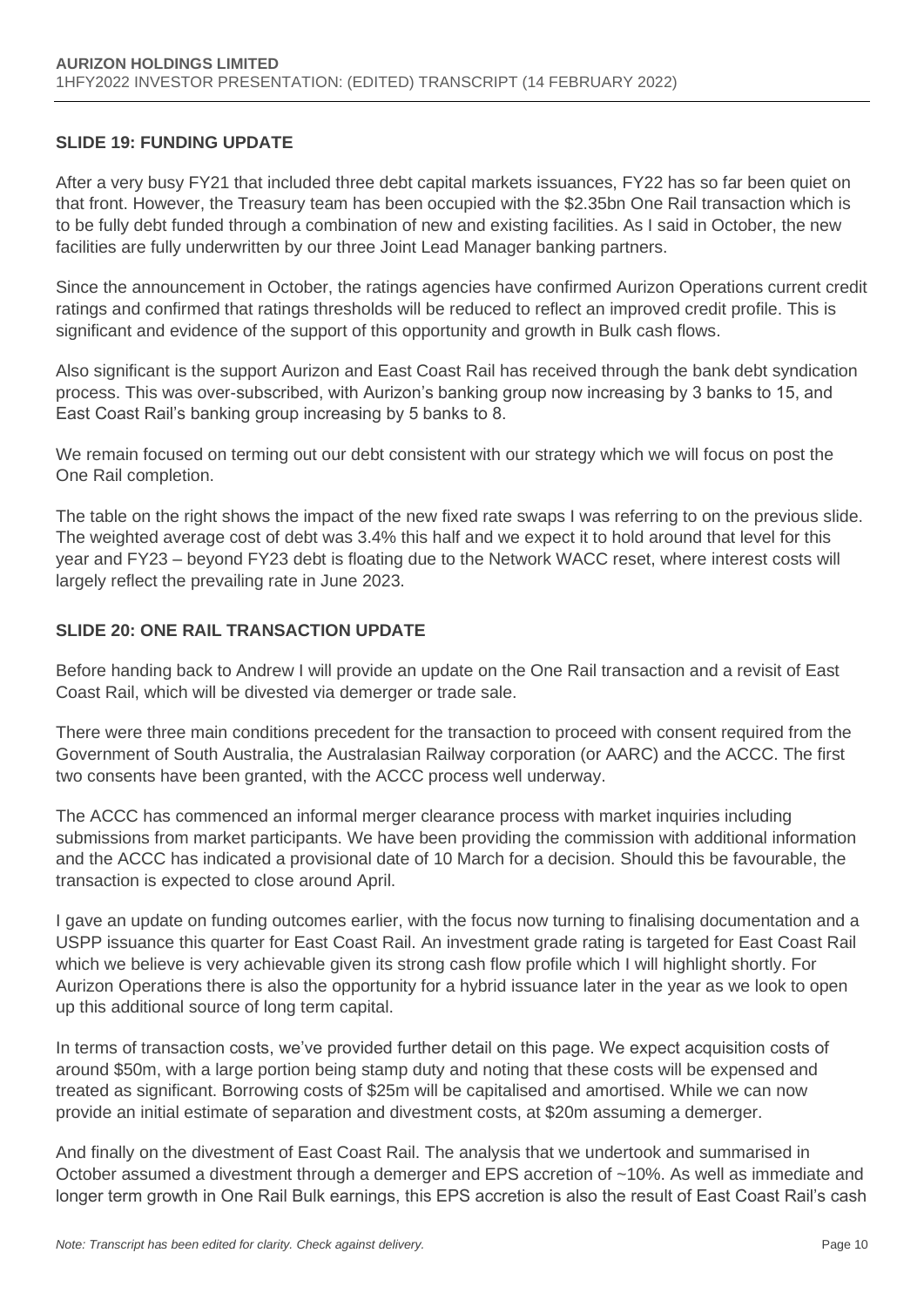flows enabling the option of a strong distribution yield. We believe this will be of value to investors and underpin a potential demerger. Of course, in parallel with demerger preparations we continue to have discussions with select trade buyers and no decision has yet been made.

The next slide is a reminder of the quality of the East Coast Rail business.

# **SLIDE 21: EAST COAST RAIL**

In October we talked about the qualities of this business including being underpinned by a long term rail haulage contract with Glencore until 2036 with minimum guaranteed volumes until 2034. We talked about the quality of the mines under this contract and that it is backed by a parent company guarantee with Glencore plc.

EBITDA for calendar year 21 came in at \$137m. Margins are strong at around 60% and sustaining capex is around 5% of revenue. The growth in earnings in 2021 was from an increase in contracted volumes in both NSW and Queensland as you can see from the chart.

To put CY21 in context, it's worth noting two items:

- Firstly, the year was weather impacted for example, volumes reduced by around 6% in the December half based on Aurizon's Hunter Valley volume impacts;
- Secondly, CY21 included one deployed consist in Queensland a second Queensland consist for East Coast Rail will be delivered later in CY22

What these words and graphs should emphasise to you is a high quality business with strong cash flows underpinned by a long term take or pay contract. The capital structure we have put in place allow for these cash flows to be available for distribution to equity holders after servicing the \$500m of debt should the East Coast Rail Board choose to do so in the future.

Finally, I'd like to say in summary that these interim results underscore what we spoke about at our Investor Day in Newcastle 9 months ago – Aurizon's long-dated contract and regulatory positions underpin strong and resilient free cashflows, including during periods of lower above rail volumes or higher inflation.

Thank you and I'll now hand back to Andrew.

## **Andrew Harding: Managing Director & Chief Executive Officer**

## **SLIDE 23: FY2022 OUTLOOK**

Thanks George.

Turning now to the financial outlook for the 2022 financial year.

Our EBITDA guidance range is unchanged at \$1.425 to \$1.5 billion.

Group capex guidance is \$540-\$580m, this includes both sustaining and growth as George indicated earlier with all of the growth capex supporting the Bulk business.

We have listed our key assumptions by business unit: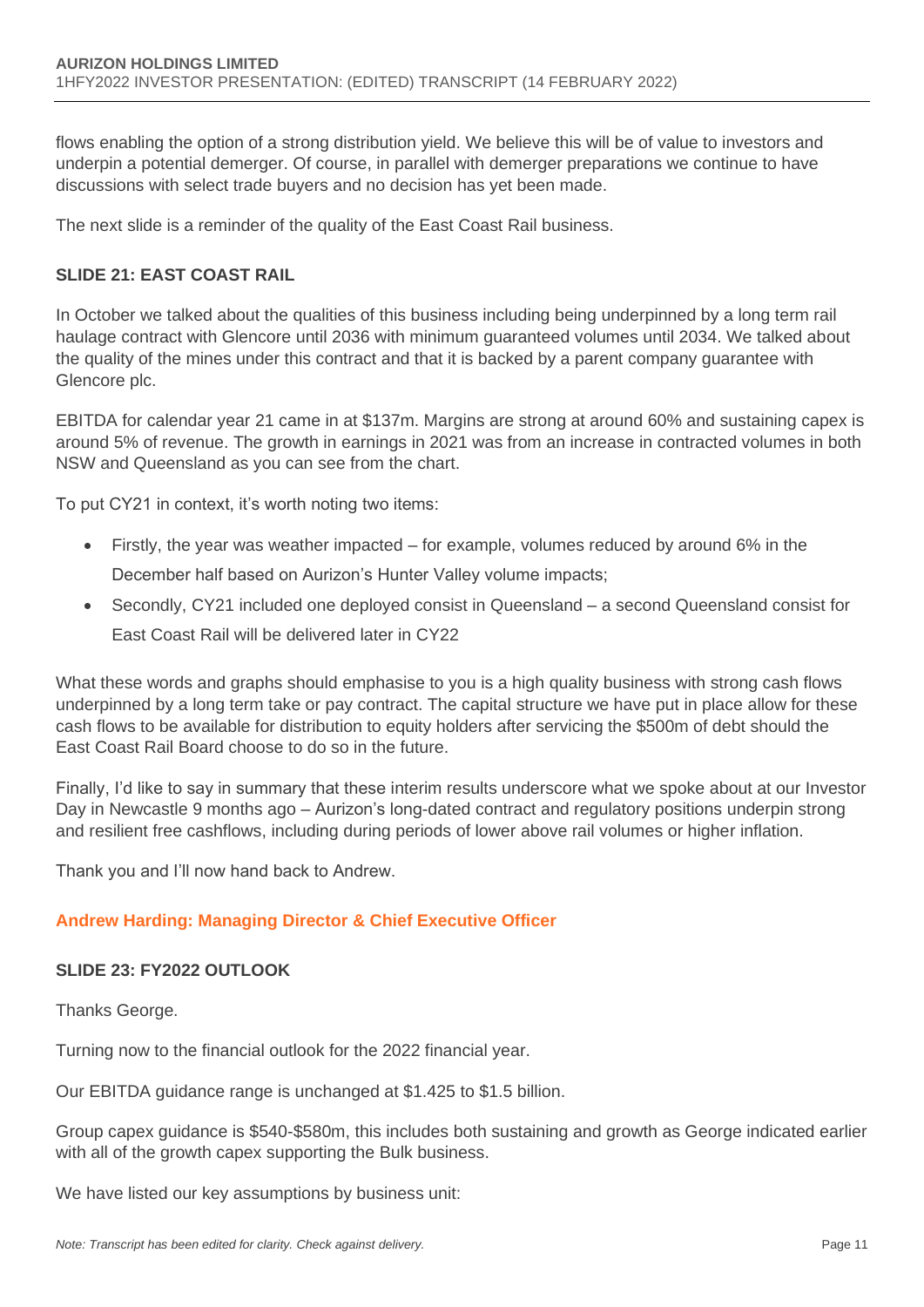- For Coal, volumes now expected to be broadly in-line with prior year with customer mix and cost management offsetting lower contracted rates;
- For Bulk, revenue and EBITDA is expected to be higher due to recent contract wins and port acquisitions; and
- For Network, the non-recurrence of retrospective WIRP fees and Maximum Allowable Revenue reduction due to capital recoveries

As per our normal practice, we do not assume any material disruptions to commodity supply chains such as adverse weather or COVID-19. And our guidance excludes any impact from One Rail.

## **SLIDE 24: KEY TAKEAWAYS**

In conclusion, this slide summarises Aurizon's value creation record over the past few years and provides a platform for the future. All the activities shown here have set up each business unit and ultimately the group for the future by ensuring a resilient foundation.

For Coal the focus is return on invested capital and free cash flow. With a contract book well set, this can be achieved through a continuous push on transformation and productivity.

For Bulk with growing markets and new adjacencies, the focus is on revenue and earnings growth.

For Network the focus is on embedding UT5 to ensure long term regulatory certainty, reducing costs and enhancing the efficiency of the supply chain.

The result is a business with a stable and resilient core through Coal and Network which provides a platform for Bulk to achieve its growth aspirations.

While COVID-19, vaccinations and border restrictions have dominated the national conversation, I am immensely proud of the way Aurizon has managed the health challenges, avoided distractions, and got on with business.

We look forward to continuing the journey for Aurizon and to continue to create value for shareholders.

I now welcome your questions

#### **Questions and Answers**

- Operator: Thank you, if you wish to ask a question, please press star one on your telephone and wait for your name to be announced. If you wish to cancel your request, please press star two. If you are on a speaker phone, please pick up the handset to ask your question. Your first question comes from Jakob Cakarnis from Jarden Australia. Please go ahead.
- Jakob Cakarnis: Morning guys, I might start with one for Ed. Just wondering whether or not just in the EBITDA performance that you've given in the first half of coal, whether you could break down that net revenue quality contribution of \$17 million? I'm just interested in how much is from say spot markets coming back versus changes to customer contracts on nominations, please?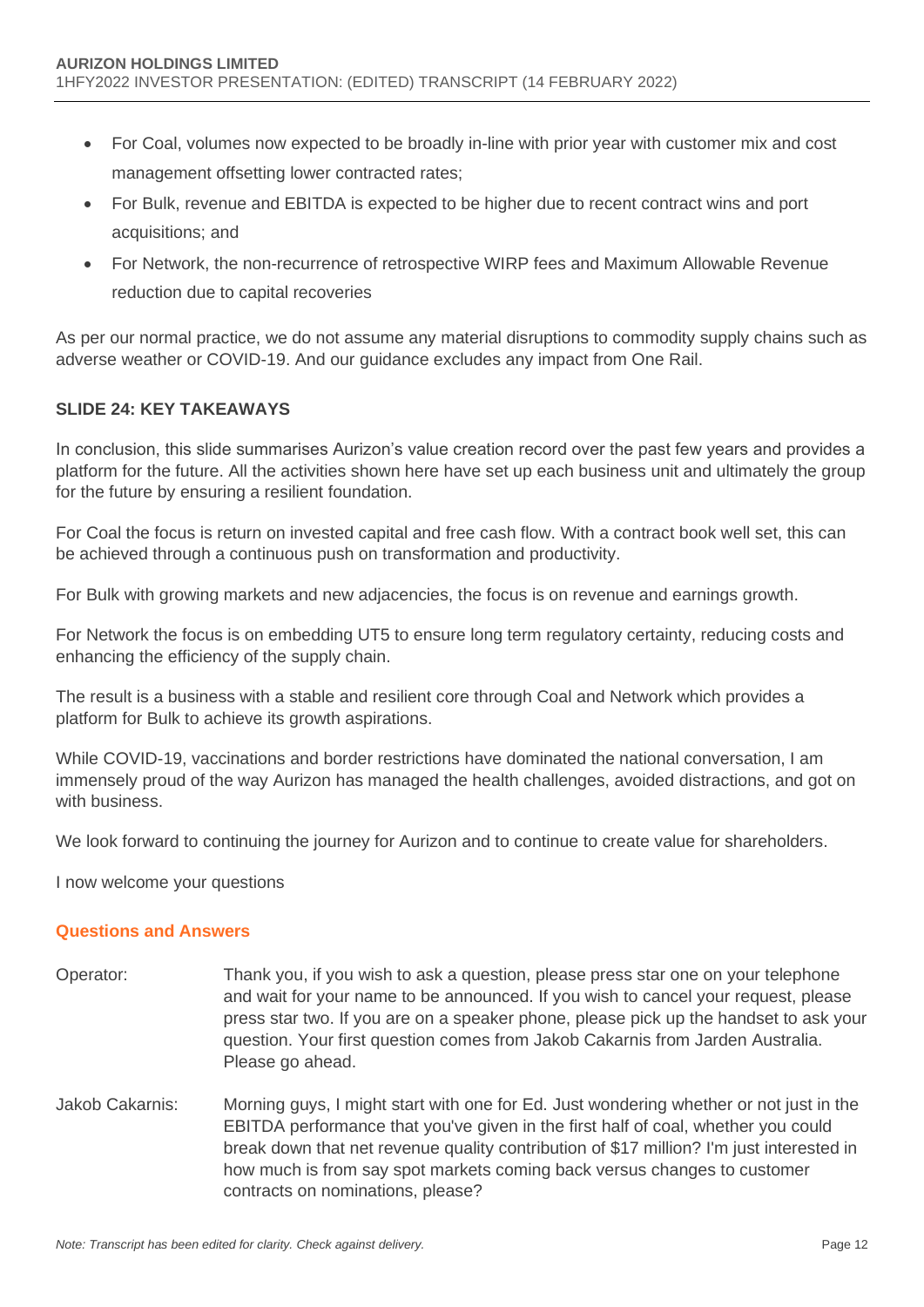Andrew Harding: Okay, Ed, can I get you to start with that? And then I might get George.

- Ed McKeiver: Yes, certainly. Thanks for the question. There's two reasons key for the revenue quality result. One is inflation, it was higher and it was flowing through into our contract, so the majority of which have quarterly escalations as we've spoken about before, so that was upside. And we also had a favourable mix during the half despite volumes being down. We had more high-yielding halls with some customers which chose to surge in the half to capitalise on a higher price environment.
- Andrew Harding: Thanks Ed. George, did you want to add anything to that?
- George Lippiatt: The only thing I'd say Jakob, to give you a sense is it's broadly proportional between those two elements. As Ed said, we're getting the benefit of CPI recess being higher in the first half. Thank you.
- Jakob Cakarnis: Just to the second one just while I've got you George... Can you talk about the cash tax performance? Obviously you guys have utilised some of the accelerated depreciation, seems like that will be ongoing this year. Can you just talk to some of the longer-term implications that that might have on franking please?
- George Lippiatt: Sure, I mean the big driver of cash tax being lower this half was more the Aquila transaction. So while that completed in FY 2021, the cash tax impact was in this half. In terms of go-forward and the temporary full expensing and the impact of franking, the benefit from temporary full expensing, I think will increase in the second half. Generally with franking, the less tax that we pay the lower our franking credit balance will be. And so that's something we'll have to look at. What I can't give you yet Jakob, is a forecast of what the temporary full expensing benefit will be to us. We look project by project and look at the government's criteria. But I do expect that to increase in the second half, which will mean we're paying less cash tax that may have lower franking credits. Hopefully that gives you a sense.
- Jakob Cakarnis: Yeah. Thanks guys. Thanks for the questions.
- Operator: Thank you. Your next question comes from Anthony Moulder from Jefferies. Please go ahead.
- Anthony Moulder: Good morning, all. If I can start back on coal, just that operating costs we expected obviously that the revenue will switch around given the mix, but how permanent should we think about those cost savings that you've delivered in first of half of 22, please?
- Andrew Harding: Ed, I might give you the chance to talk about that.
- Ed McKeiver: Thanks, Andrew. And thanks for the question, Anthony. Look, if you're asking me whether you could double the cost savings for the second half, the answer is no. I'd expect modest cost reduction for the second half. We've, as George talked about existed, give you some colour, the 10 million dollar reduction in half on half operating costs you see in the bridge in slide 16, essentially driven by train current maintenance costs for some volume benefit flowing through. We got started prior to the first half on a number of transformation initiatives and also preparing ourselves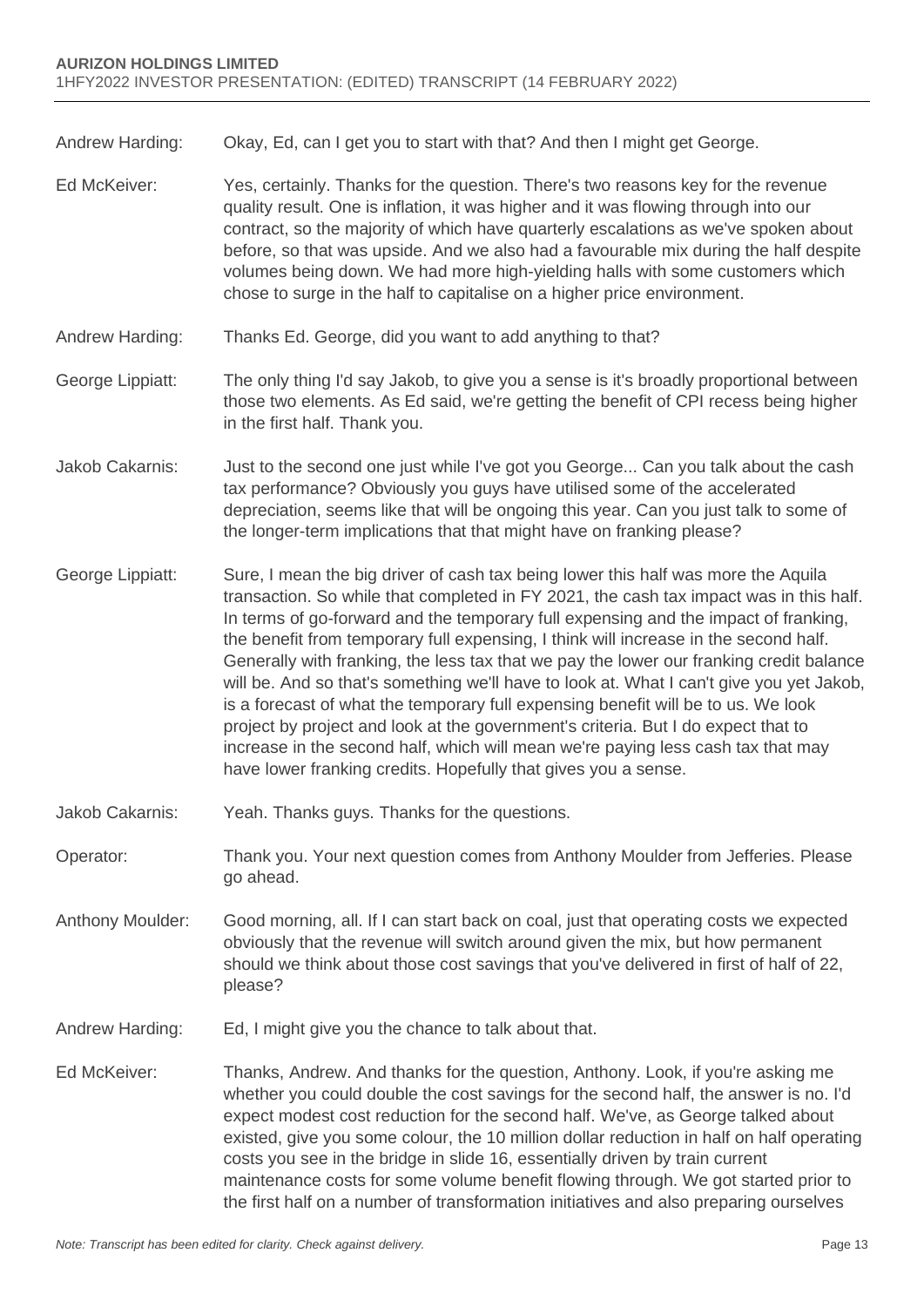for the new financial year. So things like taking early action to right size labour ahead of contract exacerbations for New Acland, for Moolarben as we've spoken about, we saw a 10% lower train crew FTE in the half. So there's not more to come out there. A focus on controllable costs. So again, with the demand situation, there was some BAU overtime management, and some roster changes to adjust for more attendances with those lower train crew numbers, annual leave consumption was up 20% in the half. Again, that's not sustainable as we get necessarily into the second half. And some of the deployment model changes we've changed are also sort of one-offs. The maintenance costs are still work to do, but again, there's some great savings in the first half around wheel set consumption in CQCN. Some of that may continue, but there's still work to do.

- Anthony Moulder: Right. Perfect. And while Ed is talking, can I ask about you've increased the contracted volumes through Queensland by 2 million? I think that's an out of years. Is that just a new, is that a contract that's just been expanded? I appreciate it's a net number, but just any change or how has the change come about for contracted volume please?
- Ed McKeiver: Yeah, sure. I mean, it's really netted out in terms of combination of up and downward nominations by existing customers, predominantly, Anthony.
- Anthony Moulder: Very good. If I could switch into bulk, please, obviously lower than expected growth in bulk, but did I hear George talk to some of the startup costs and bulk from CBH and port services were only a few million of the 17 million higher operating costs in the first half, please?
- Andrew Harding: Yeah. Clay. Well, do you want to help with some detail on that?
- Clay McDonald: Yeah, sure. Thanks, Andrew. I think if you have a look at the revenue and cost lines, obviously on the cost is what you're asking about. So the ramp up costs for Western Australia and also Queensland, bringing on FTO, bringing on rolling stock systems and facilities to support that grain. We also have the four year costs obviously associated with a rise in port services in Newcastle. There was another part of that question, Anthony, what was the second part?
- Anthony Moulder: It was more to see as to how much of those kind of costs were part of the 17. And it's related perhaps that there was obviously some capex expense for CBH and the first half. Is there much more to spend on that or is that additional 56 of growth capex to be spent for new contracts please?
- Clay McDonald: Well, I don't think we are breaking out the operating costs in specifically, but I can throw that one back to George, but on the cost side for the second half, and what you're going to see is there is some remaining CBH costs to come through. There is some trial startup costs that'll come through. You know, these probably won't be as material as they were in the first half, but you're going to see those in half two.
- George Lippiatt: Anthony, George here, it was a few million in terms of one-off startup costs, which were opex. In terms of capex, the majority of CBH capex is spent, given we're starting to hit close to full run rate now in the month of January. So the second half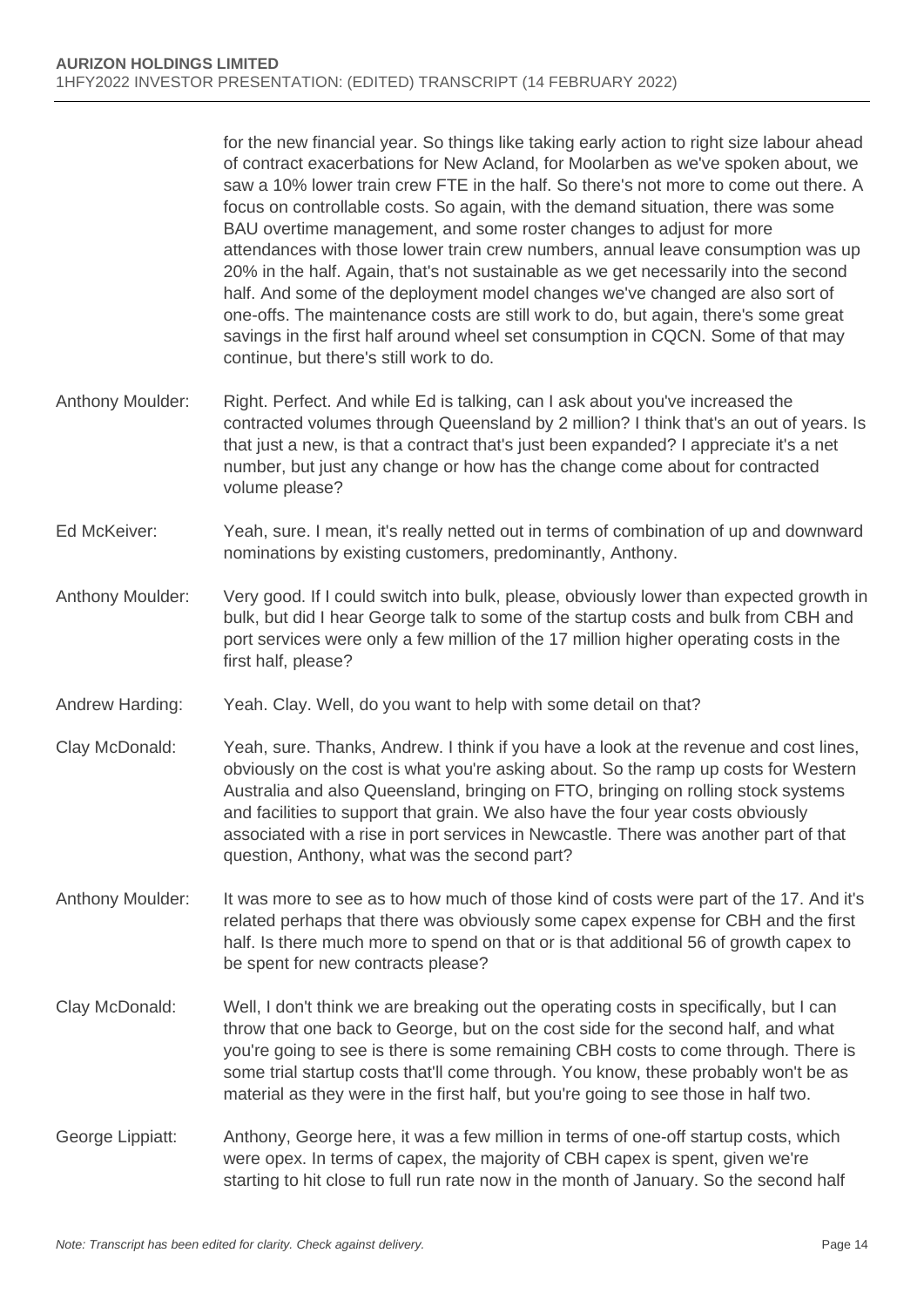capex, as Clay said, is much more Tronox related and some port terminal investments that we are making for other customers.

- Anthony Moulder: Very good. All right. Thank you.
- Operator: Thank you. Your next question comes from Andre from UBS. Please, go ahead.
- Andre Fromyhr: Good morning. Just another couple of questions about bulk, actually. You made a comment in the presentation about the revenue sort of being de linked a little bit from the above rail punish, partly because of things like port services, revenue. So wondering if you could shed a bit more light on the mix of your revenue, how much is because of haulage, how much is because of ports or how we should think about that sort of changing over the next couple of years.
- Andrew Harding: Clay, do you want to try and talk to that please?
- Clay McDonald: Yeah, I'm going to say predominantly still relates to haulage, although that mix is changing. So if you think about the port businesses, two port business now not related necessarily to haulage, you've got our Rio Tinto rail services business not related, and there's a bunch of those haulage businesses that we don't actually measure necessarily the volumes that being the hook and pull on the north coast line. So still a heavy waiting, but it's becoming sort of less of a clear metric as the diversification in both the portfolio and the supply chain services sort of starts to gain traction.
- Andre Fromyhr: Okay, thanks. And just, I guess, taking a step back to the broader strategic ambition for this business. We've previously talked about doubling the bulk business by 2030. And then I think when you announced One Rail deal, you said that you'd be reviewing that target or coming back with an update on that ambition. It looks like today, you sort of just reiterated the doubling by 2030 statement. Is that sort of an active decision, that One Rail is just part of that increase and not incremental? Or how should we think about your longer term ambition now?
- Andrew Harding: Yeah. Andre, it's Andrew. It's a process that we go through, our annual planning process. And part of the annual planning process is we generate a decade long plan of which of course the first year is the annual plan. That happens later in this half. And we go through that ultimately getting board approval for the annual plan. So it's just basically, this is too early to talk about it.
- Andre Fromyhr: Okay. Thanks.
- Operator: Thank you. Your next question comes from Matt Ryan from Barrenjoey, please go ahead.
- Matt Ryan: Thank you. Just the question on the increased growth capex being allocated towards bulk. I'm just curious on what sort of criteria, what sort of threshold we should be thinking about moving forward as you sort of assess those opportunities and whether you deploy capital to them.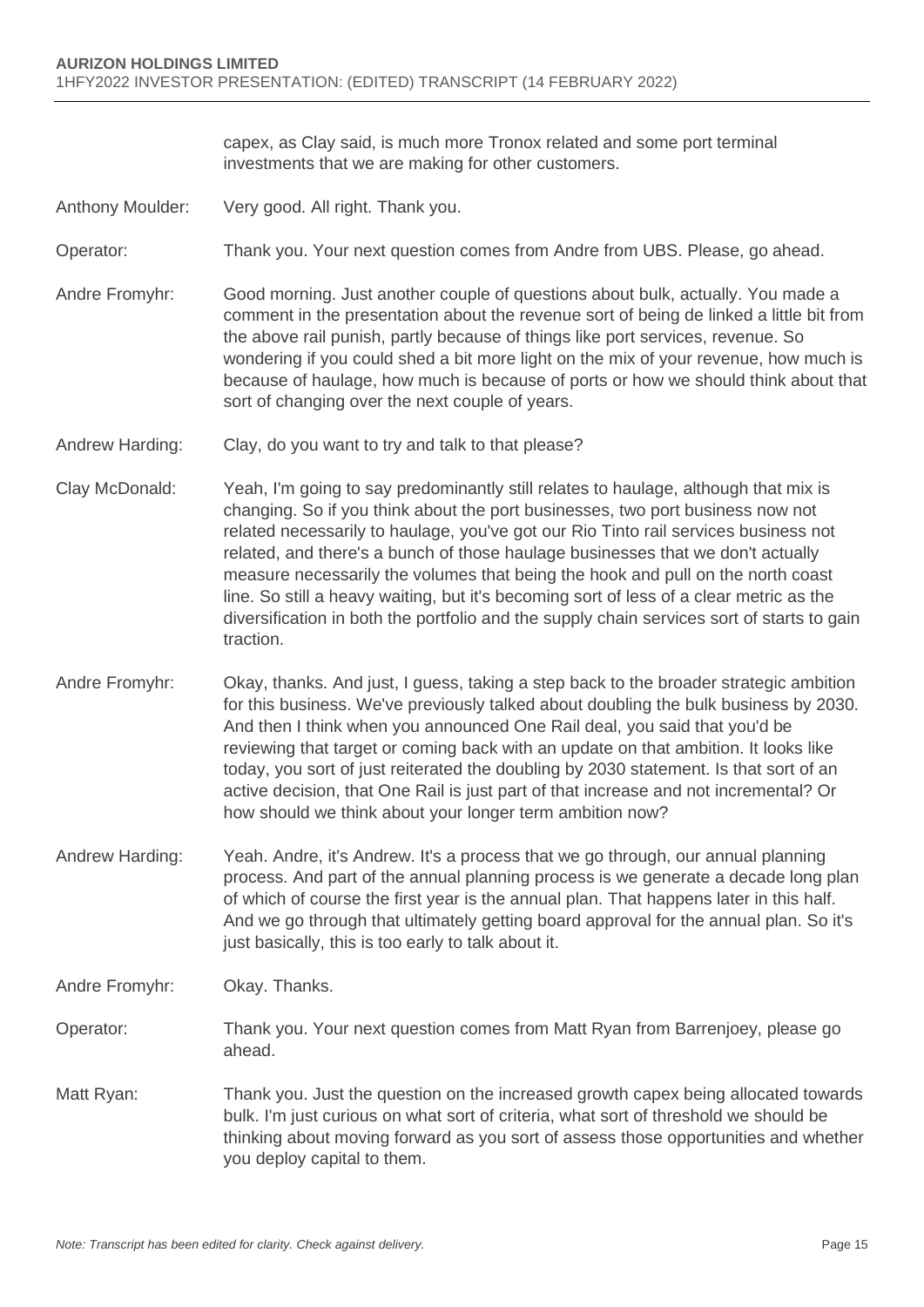- Andrew Harding: Matt, I know George is going to really enjoy talking about this I'll hand it over to George.
- George Lippiatt: Matt, it hasn't changed. And the one thing I'd say is we have long-term ROIC targets around 10% or a bit higher than 10%. And so that's the sort of IRR hurdle that we look at. But of course, when you look at forward cash flows, you have to look at the quality of those cash flows, the quality of the counterparties, and ultimately the security that sits behind deploying that capital. Those are all things we look at. And if you look at the hundred million that we're spending in FY22, it's broadly attached to two long term contracts that we've executed, CBH and Tronox. Both of those markets in grain and mineral sands. We like long term, and we think they're good counterparty. So we are confident in getting an appropriate return on that capital.
- Matt Ryan: So following on from that, I think over past year or two, we've spoken about a pretty deep pool of opportunity. So I imagine that you're seeing quite a few of them around that 10% hurdle. Maybe if you could comment on if that's correct, but also just, I guess how much need [inaudible].
- Andrew Harding: Matt, we couldn't hear most of that question. The first sentence or two was fine, and then it just decayed dramatically. So have another go, please?
- Matt Ryan: Yeah, sure. I was just curious on your appetite, I guess, to spend in this area. I think you'd be seeing quite a few opportunities, which sort of meet that 10% hurdle that you just spoke about. So I guess is that correct? And if so, I guess how you sort of thinking about which opportunities you want to pursue, is it sort of getting up to an exposure of size, or just pacing the rollout into bulk or just how you thinking about all that?
- George Lippiatt: Yeah, it's certainly not about size and I can tell you, there are just as many things we said no to, as we said yes to, even in the half. So there are opportunities out there that meet or exceed our hurdle rates, but I can also tell you there's three or four that we've said no to over the last six months. And some of those have been in the public domain and they're very quick nos from us.
- Matt Ryan: Okay. Thank you. And just the last question on the dividends. So what's the sort of trigger point that we should be thinking about in order to increase the payout back towards the higher end of your range. We're sort of aware of where the FFO to debt threshold sit with the rating agencies. Is it a case that you actually have to get there first before you were to increase the dividend? Or can you do it sort of in advance of that, knowing that you're going to get there at some point in the future?
- Andrew Harding: Yeah. What we talked about, Matt, is that a reduction in for a one to two year period. And so we're still within the payout range. We've done what we said we're going to do. It should be no surprise. And if you think about what we've done now, it's starting the ticker on that or countdown on that one to two years.

Matt Ryan: Thank you.

Operator: Thank you. Your next question comes from Anthony Longo from JP Morgan. Please go ahead.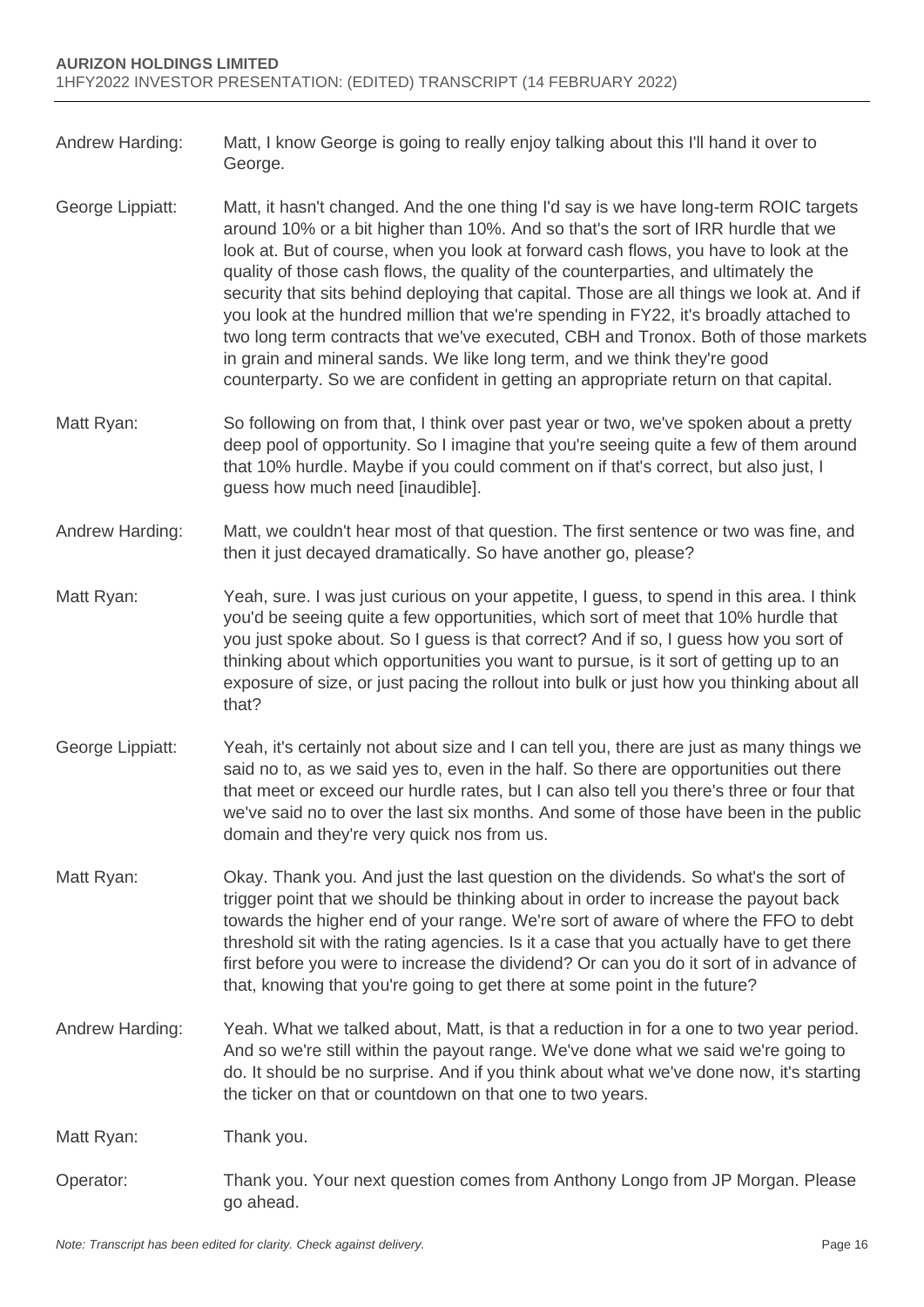- Anthony Longo: Yeah. Good morning, everyone. Thanks for taking my question. Just a quick one on capex. So I just wanted to, and apologies if I've missed it, but what's gone into that underlying capex reduction that you had from, or capex guidance reduction that you did issue in August?
- Andrew Harding: George?
- George Lippiatt: Yeah, it was two things, Anthony. One was in some of our overhauls, we're getting savings from doing some of the component change out work in CQ. The second is we've seen because of the wet weather, some deferral of network capex, which may flow into FY23. So those are the two drivers, but it's not material. And it's really at the margin. As I said in my speech, we're still expecting long run, sustaining capex to be around that 500 million dollar mark.
- Anthony Longo: Okay, great. Thank you. And just again, following on from the question on bulk costs, and look, we did see some margin compression in the half. To what extent and appreciate there are new contracts that are coming through, but to what extent do we expect to return to margins that you did see last year? Is it something that might take 12 to 18 months to get to, or do you largely expect those upfront costs to be more than covered as those volumes really come back in the second half?
- Andrew Harding: Clay, do you want to respond to that?
- Clay McDonald: Yeah. Thanks Andrew. I think when you look at it, it's kind of 19 down to 17%. And so what we saw in this half was a change in the customer mix. So the closure of Mount Gibson, and we saw the increase in operating cost to stand up for CBH and Queensland grain businesses. So primarily they were the kind of key drivers. When you think about margin compression more broadly, it won't surprise anyone that's happening in all businesses and all sectors. And it is happening in the bulk market, consistent with that. So, what are we trying to do about it? We think about how you get scale and how you get aggregation opportunities, how you look at your capital spend for strategic infrastructure and assets that can both add value to yourself and your customer, and you've got to remain cost focused. So, we will continue to do that in bulk going forward, but primarily in the half out of the two drivers, it's the changing customer mix and the setup operating costs for grain.
- Anthony Longo: That's great. Thanks very much. Appreciate your time.
- Operator: Thank you. Your next question comes from Owen Birrell from RBC. Please, go ahead.
- Owen Birrell: Good morning guys. Firstly, just wanted to question on the bulk side and really just sort of delving into that 10 year CBH contract that you've signed. It has obviously elongated the average contract term of your Bulk portfolio. I'm just wondering is the value per tonne or the returns on each of those hauls, is it higher or lower than the average for the grains Bulk portfolio? So, if this is an area of significant growth, are we going to see margin dilution or accretion across that Bulk portfolio?
- Andrew Harding: George, I might get you to talk to that.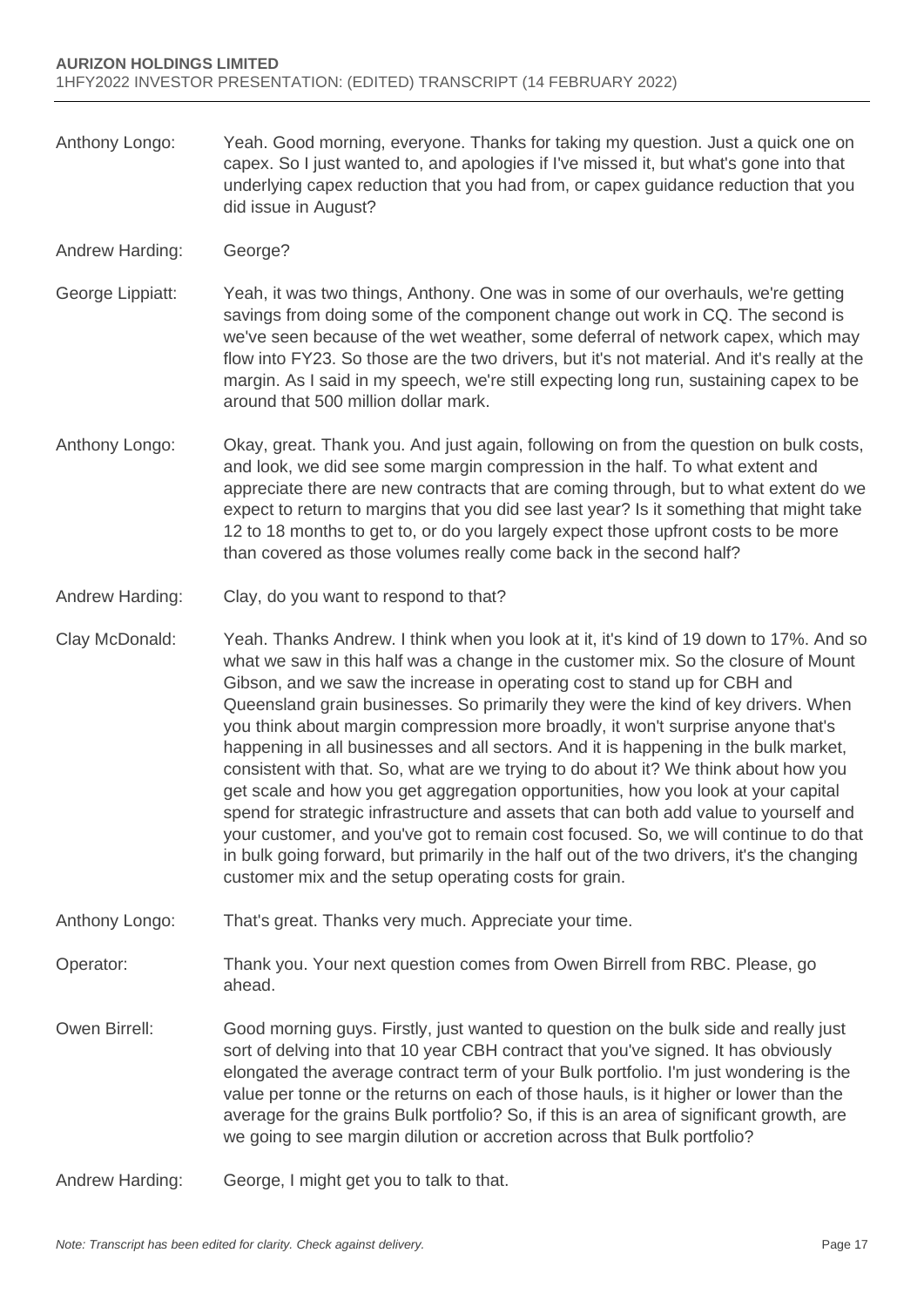- George Lippiatt: Yeah. Oh, and I won't get into specific customer contracts and their rates of return. But what I would say is that that is a contract that when we look over the full period of the contract and we look at seasonality of volumes and we model that seasonality, it hits our hurdle rates. So that's probably all I can say on that. As I said, I don't want to get into individual customer contracts and rates of return that we target on.
- Owen Birrell: No, that's fine. That's just very clear. Thank you for that. I did notice looking at slide nine, I think you said you've hauled 1.3 million tonnes in the first half in that WA region. It looks like that's a little bit under, roughly half of the total WA volume. Just wondering if that is an opportunity for further growth or is the other half of the volume contracted fairly stuck, in terms of trucking or non rail.
- Andrew Harding: Clay, can I get you to talk about that aspect of the business?
- Clay McDonald: Yeah, sure. Thanks. Good question. I mean, when you think about that contract, we stood up in October. And so, you've really only got the three months of volume in there. So we had 10 consists deployed as part of that contract, we committed to 3 surge consists, and those surge consists are equipment and rollingstock that we had from previous contracts. Some of them in the east, some of them in the west, that we have brought back into operation to deal with the surge opportunity presented from CBH. So when you go back to the volumes and you think about, okay, they have 20, 21 million tonnes of harvested volumes this year, the target is, as Andrew mentioned in the presentation around 50%. But when you think about that, where's the growth opportunity road to rail, more efficient rail operations, and trying to grow that 50% to closer to that 60% so great opportunities using that surge fleet when we can deploy it and making our existing templates of CBH equipment more efficient.
- Owen Birrell: Understood.

Andrew Harding: At a policy level, there is a deep desire to move more of the grain by rail than road, both at a community level and from a customer point of view.

- Owen Birrell: I see that you've targeted the more stable grain markets, as you mentioned, WA and to a least degree South Australia. Is there any ambitions to expand into the Eastern state? That's really where we've seen the large amount of upside leverage in grain volumes over the last two years. Any opportunities that are presenting themselves there, or is it just too volatile for your return metrics?
- Andrew Harding: Clay, do you want to talk about your thoughts on the East Coast grain?
- Clay McDonald: Yeah. Great. Thanks. So we've grown the grain business nationally. So if you think about it, we've now got 3 consists operating in Queensland and 2 operating in New South Wales. And of course, we've got the 10 plus 3 in Western Australia and based on approvals from the ACCC and the acquisition going ahead, we will then be operating in the second largest grain market in Australia and South Australia. So when you think about those grain markets, we think about each geography and each market differently. And we look at, like you do in all sort of bulk contracts, you look at what's the problem, or what's the solution that needs to be offered in that particular market. And they're all a little bit different. WA is about scale and surge. New South Wales is about efficiency. And Queensland is about solving some of the port and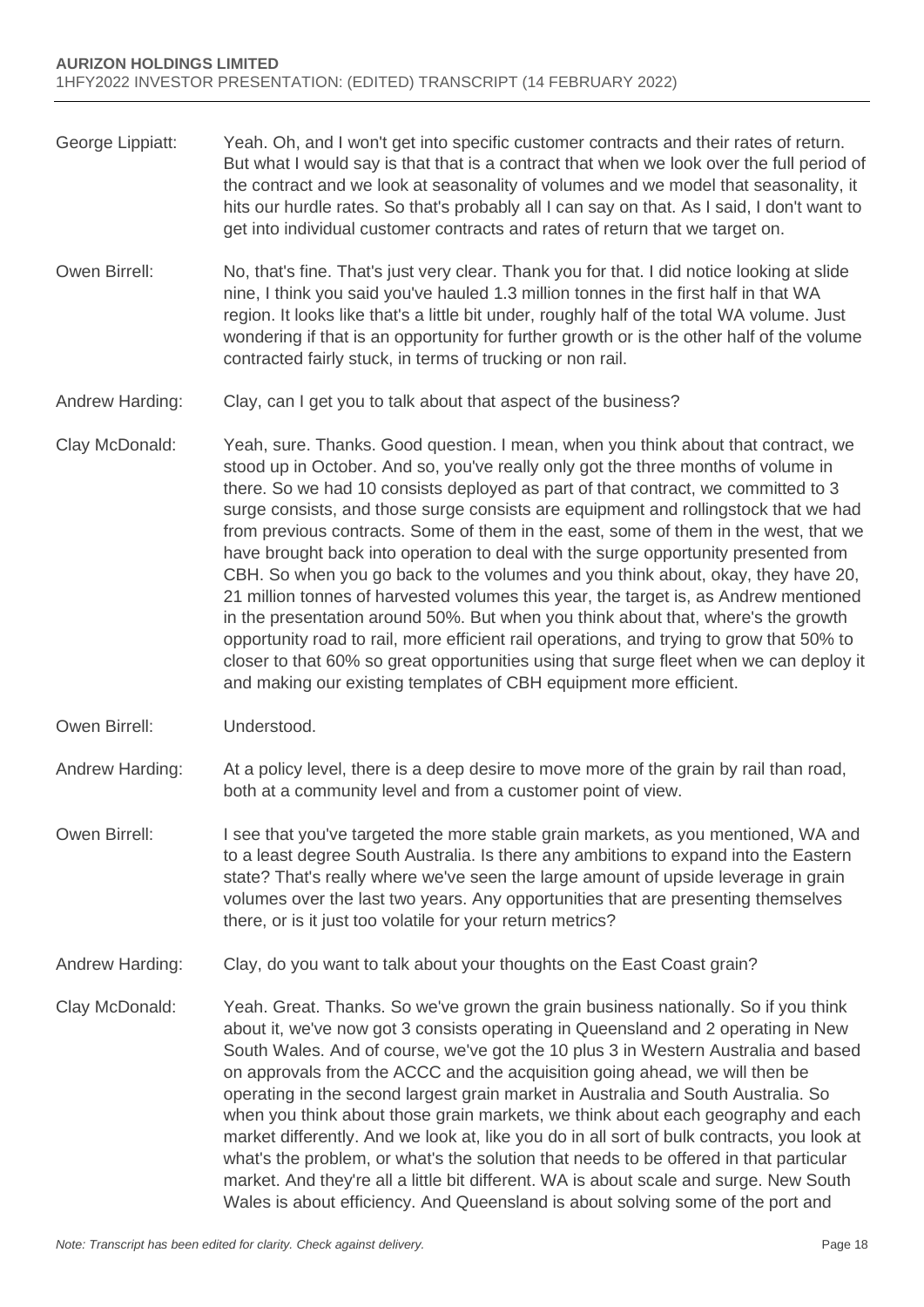road / rail issues that we see. And so we approach those markets all differently.The east coast is around 18 million tonnes total, of which 12 million tonnes, this is on average, sort of 12 million tonnes is consumed domestically. And something like six to eight million tonnes just on average is then exported. So, yep. We're established in the largest export market in WA then we'll move into the South Australian market and we've got a different approach, more variable cost there, a lower capital approach to the east coast markets. Cause they're more variable and they've got less export volumes.

- Andrew Harding: Just to add to Clay's response. We're using existing fleet in the east coast and converted coal equipment as well.
- Owen Birrell: Can I just have administrative question, did the coal guidance that you provided for in line with the prior period? Can I just confirm that that was for the full year 22 and not just the second half?
- Andrew Harding: That's for the full year.
- Owen Birrell: Excellent. Thank you.
- Operator: Thank you. Your next question comes from Cameron McDonald from E & P. Please, go ahead.
- Cameron McDonald: Oh, good morning. A few questions for me, just going back to the call performance with the favourable customer mix. How much of that is from legacy priced contracts that have a high yield that customers haven't been yet repriced?
- Andrew Harding: Ed, I'll let you talk to that, please?
- Ed McKeiver: Yeah, thanks for the question, Cameron. Very little of it, actually. It actually relates to some customers that, without talking specifics, that we've negotiated in recent years. So, it's really more aligned with the surge mechanisms under their particular contracts, and them taking advantage of the high price environment.
- Cameron McDonald: Okay. Thank you. Question for Pam, if I can, please. So, you've moved to a 6.3% WACC on Network, and you've effectively agreed a 10 year deal with the customers, outside of the regulatory process that was put in place by the QCA, so you've now extended that out. What mechanisms do you have to reopen that pricing? Or is there any mechanism within the agreed pricing structure to account for rising interest rates?
- Andrew Harding: So look, before I get Pam to talk about it, I'll add some detail to it. The reality is the UT5 deal is a set deal for a set period of time and it's not one that gets re-opened. But what I will get Pam to do is talk about the reset that's coming up shortly, which will deal with the question that you're asking. Pam?
- Pam Bains: Yep. Thank you, Andrew. Yeah. So Andrew's touched on the first key point, which is, it's set for 10 years, but from a WACC perspective, there is a reset on the 1st of July 2023 for certain parameters. And that includes risk rate, debt risk, premium and inflation. So, that will be when the interest rates are factored in.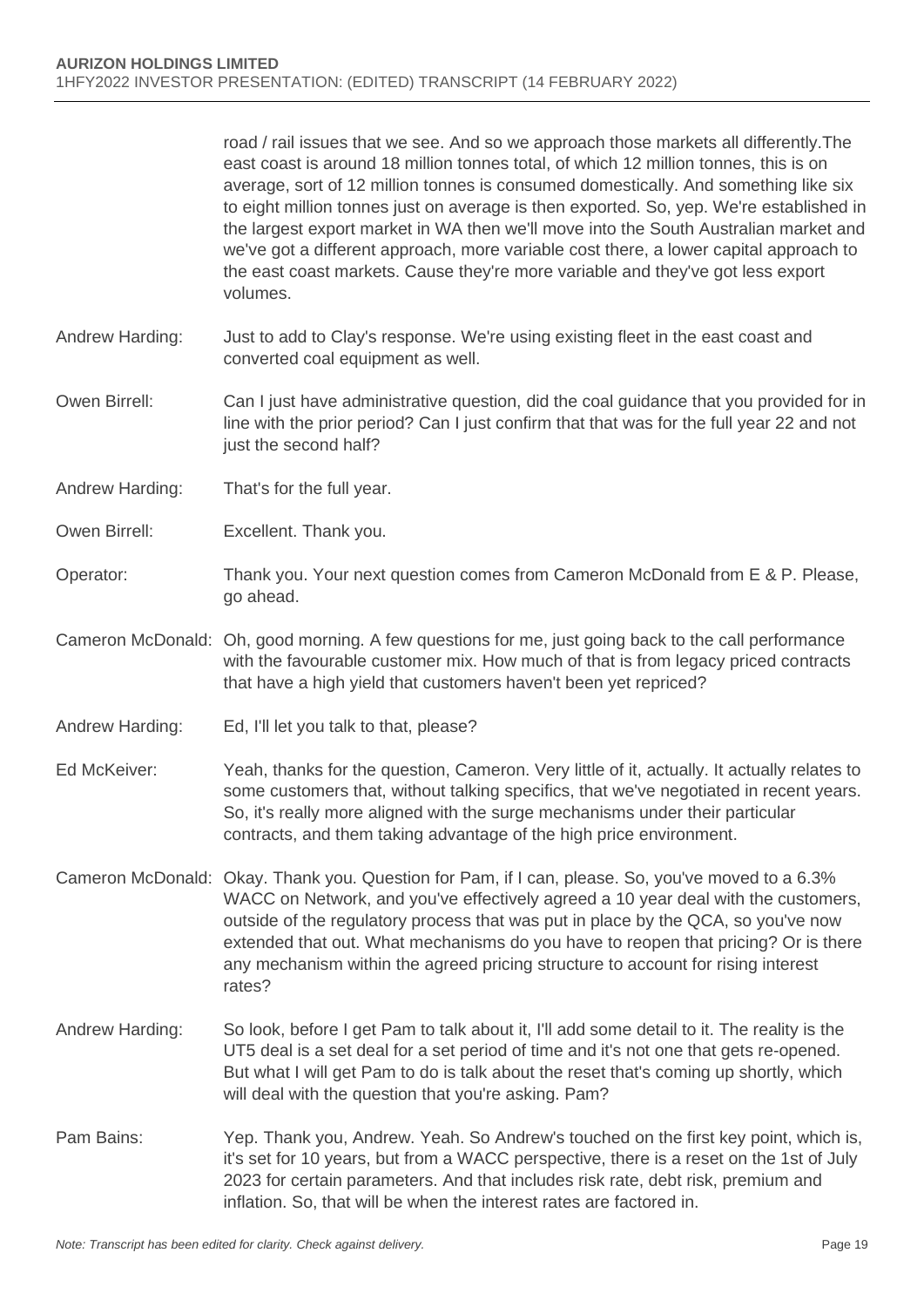|                  | Cameron McDonald: And so, when that gets set, is that a negotiation? Or how is that process going to be<br>run?                                                                                                                                                                                                                                                                                                                                                                                                                                                                                                                                                                                                                                                                                                                                            |
|------------------|------------------------------------------------------------------------------------------------------------------------------------------------------------------------------------------------------------------------------------------------------------------------------------------------------------------------------------------------------------------------------------------------------------------------------------------------------------------------------------------------------------------------------------------------------------------------------------------------------------------------------------------------------------------------------------------------------------------------------------------------------------------------------------------------------------------------------------------------------------|
| Pam Bains:       | It's very mechanical, so the sort of mechanisms have been agreed in the undertaking<br>as they have run historically. There'll be a similar-                                                                                                                                                                                                                                                                                                                                                                                                                                                                                                                                                                                                                                                                                                               |
|                  | Cameron McDonald: Okay. And that will then be set for the entire remaining period of UT5 or is there a<br>subsequent reset later than that as well?                                                                                                                                                                                                                                                                                                                                                                                                                                                                                                                                                                                                                                                                                                        |
| Pam Bains:       | No, that will then be reset through to 30 June 2027.                                                                                                                                                                                                                                                                                                                                                                                                                                                                                                                                                                                                                                                                                                                                                                                                       |
|                  | Cameron McDonald: Okay. Thank you. And just going back to the cash tax benefit from Aquila, it's great<br>you've received a tax deduction, but how much did you actually lose on that<br>transaction, please?                                                                                                                                                                                                                                                                                                                                                                                                                                                                                                                                                                                                                                              |
| Andrew Harding:  | George, do you want to talk about it?                                                                                                                                                                                                                                                                                                                                                                                                                                                                                                                                                                                                                                                                                                                                                                                                                      |
| George Lippiatt: | Yeah, I can. Cameron. I mean the cash tax benefit is about 70 million and that's 30%<br>of the loss on sale. So, I think the investment was a bit more than 200 million.                                                                                                                                                                                                                                                                                                                                                                                                                                                                                                                                                                                                                                                                                   |
|                  | Cameron McDonald: Yeah. That's what I thought. Okay, thank you.                                                                                                                                                                                                                                                                                                                                                                                                                                                                                                                                                                                                                                                                                                                                                                                            |
| Operator:        | Thank you. Your next question comes from Ian Myles from Macquarie. Please, go<br>ahead.                                                                                                                                                                                                                                                                                                                                                                                                                                                                                                                                                                                                                                                                                                                                                                    |
| lan Myles:       | Good morning guys. Just the slight changes. Talking about coal. Can you maybe<br>give us an idea, from what you are seeing, about whether the coal miners are<br>capable of ramping up their production levels? Because we've seen record prices,<br>yet, we really haven't seen any serious movement in tonnage across the systems.                                                                                                                                                                                                                                                                                                                                                                                                                                                                                                                       |
| Andrew Harding:  | Yeah, it's a great question. Ed, I might get you to start and I'll come in at the back<br>end. Thank you.                                                                                                                                                                                                                                                                                                                                                                                                                                                                                                                                                                                                                                                                                                                                                  |
| Ed McKeiver:     | Yeah. Thank you, Andrew. And thanks, Ian, for the question. I think, absolutely, the<br>answer is, yes. I mean, they have capacity. I mean, it's about choice. The hallmarks<br>of the first half, was an extraordinary first half, as you're aware, in unseasonal wet<br>weather, protestors, there was derailments and landslides. Our customers had some<br>challenges with water in pits and their own labour availability issues actually, in some<br>cases. So I think, some of them consider the current pricing environment a temporary<br>situation, or they did. And so, they were more focused on cost management in the<br>early half of the calendar year and got caught a bit flat footed with the pricing<br>environment and are now taking actions, despite all that outdoor sport challenge, to<br>move with the market. Is that helpful? |
| lan Myles:       | So, does that mean you expect to see It's obviously not in this half, but coming to<br>FY23, that they're actually ramping new systems, they're going to increase the<br>amount of overburden removals, and we should actually start seeing volumes getting<br>back to the forecast levels of 2020, which the network businesses started<br>forecasting.                                                                                                                                                                                                                                                                                                                                                                                                                                                                                                   |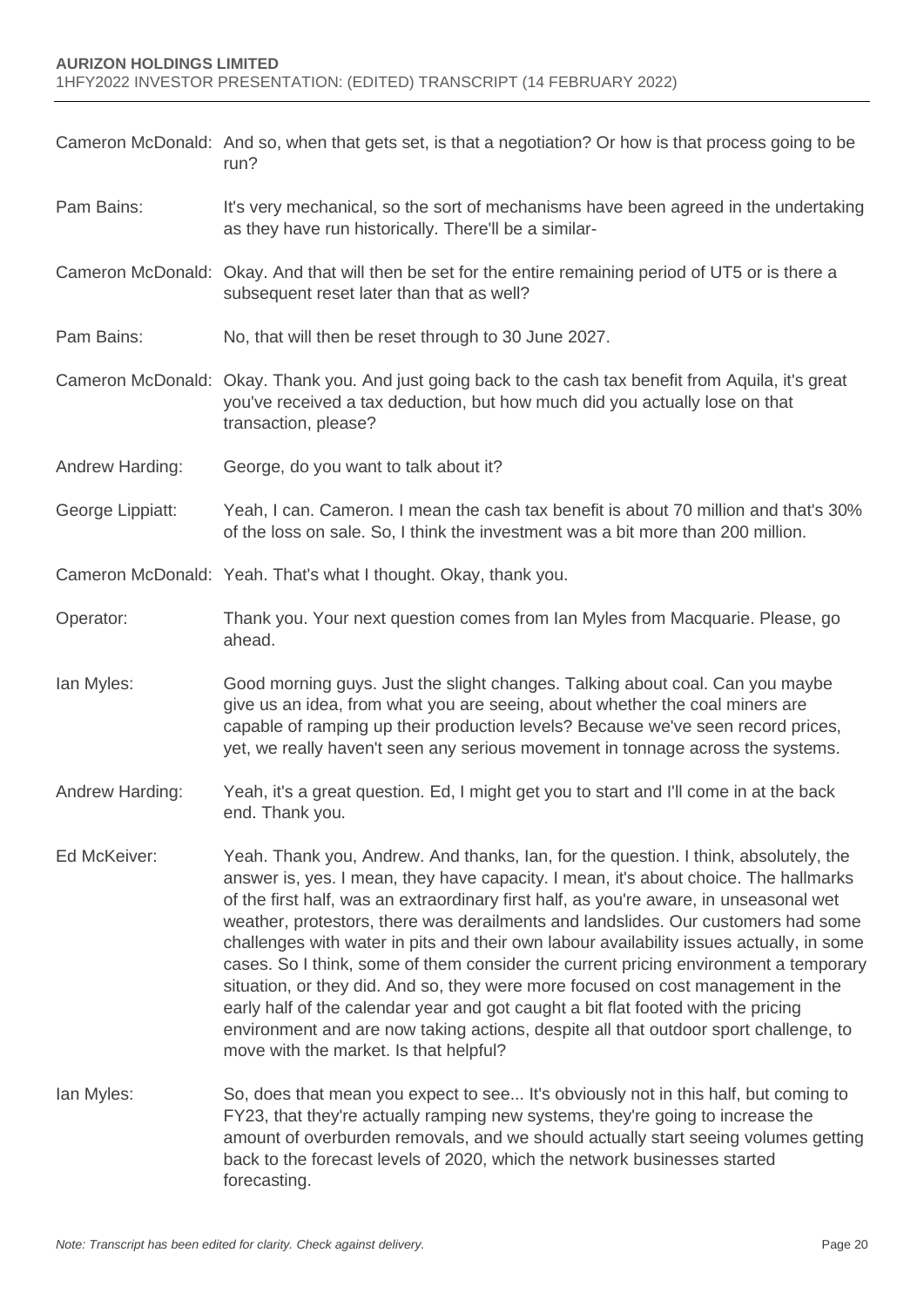- Andrew Harding: You know, I might get Pam, sorry. I was going to ask you, you're running the network, you get deeper insight into the whole environment rather than Ed's more narrow view. Thanks.
- Pam Bains: Sure. Thank you, Andrew. And thanks, Ian. I'll probably add three points to that. Firstly, across CQCN, in the first half, we railed 1% higher than the previous half. So, it wasn't a reduction if you look at the CQCN as a whole. However, we've also seen, as part of the engagement that we've been having with customers for the ICAR, only a small number of relinquishments in terms of the ICAR, we'll have firmer figures as we deliver the final report. And then, the last point I'd make is that we are also seeing a number of projects seeking additional capacity across the CQCN. I can't talk about the specific projects, but we are seeing uplift rather than a reduction.
- Ian Myles: That's great. And Andrew, from a perspective of industry consolidation, are there any more concerns about that? And when contracts are coming together under bigger players, are they leveraging any more power against the likes of yourselves?
- Andrew Harding: Look, you definitely see in the past, well, if you used the past as any guidance, when players aggregate volumes, two things happen. One is, they get up large volumes you've indicated. The second thing is they usually get to see two different contract terms and they try to get the best out of both of those when they move forward. That's probably the two aspects of consolidation, from a leverage point of view, that I think about.
- Ian Myles: Okay. On the Iron Ore side, can you maybe give us a little bit of colour? Is One Rail exposed, because South Australia has a fair bit of Iron Ore and they've always talked about digging it out, but never have. Are they exposed to a better version of iron ore if hydrogen based solutions start to become more relevant to markets like Europe and North America?
- Andrew Harding: The short answer is, yes. What I might do is get Clay to talk about some of his observations because he's getting closer to the business.
- Clay McDonald: Yeah. Thanks, Ian. I think, if you think about the Iron Ore tenements, predominantly, in South Australia and some around Tennant Creek that we spoke of, there's one of those coming along in February. It is higher grade magnetite, generally. That obviously has its benefits when you're looking at the future use of Iron Ore. So, in saying that, the mines there are faster to come on and you've got to have the supply chain that's responsive to that, which One Rail, up to this point in time, has proved that it has.
- Ian Myles: Okay. And one final question, just on One Rail…
- Andrew Harding: George wants to add something.
- Ian Myles: Yeah.
- George Lippiatt: Yeah. Ian, just two points. I mean, the first one is, 44% of Australia's magnetite is in South Australia. The second point is, it's not just higher grade ore that's used with hydrogen based steel making. We've seen more recently in China, with its focus on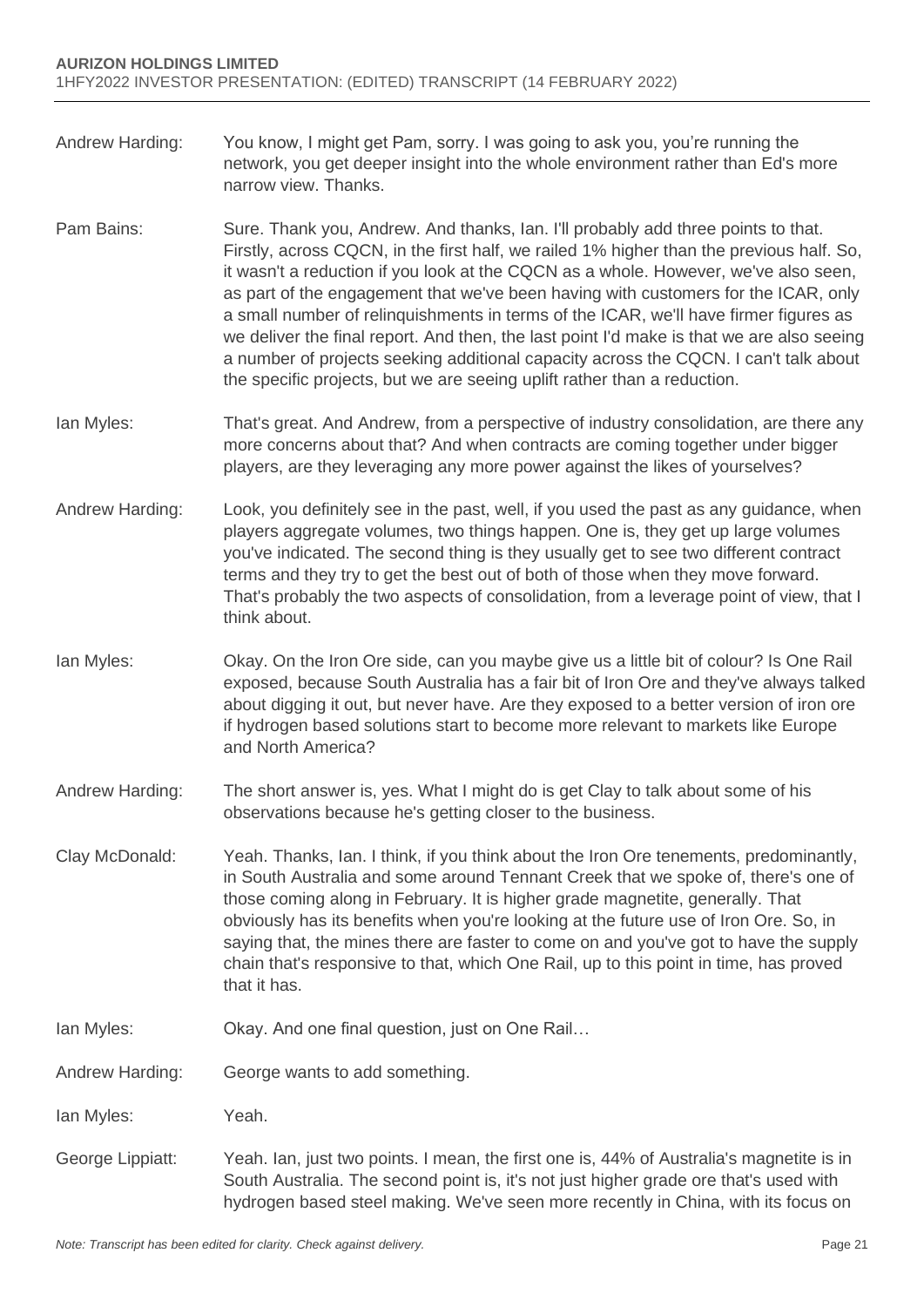emissions, move to higher grade iron ore. So, it's also in this intervening step, before you consider hydrogen, where higher grade iron ore is favoured by steel makers.

- Ian Myles: Okay. That's great. One final question, with the floods across South Australia, wiping out the train lines temporarily, is there any compensation or adjustment to the acquisition price of One Rail as a result of, what, they're probably going to have a poor second half earnings?
- Andrew Harding: George, can I get your answer to that?
- George Lippiatt: No, there's no change to the acquisition price. We don't get the benefit of any earnings before we buy the business, therefore there's no adjustment to the purchase price.
- Ian Myles: Okay. Look, that's great. Thanks a lot, guys.
- Operator: Thank you. Your next question comes from Rob Koh from Morgan Stanley. Please, go ahead.
- Rob Koh: Good morning. Just, I guess, a follow-up question to Ian's question on the storm impact to Adelaide to Tarcoola. I know it's early, but have you got any asset condition reports? Is that for your risk or would that, potentially, be adjusted in the sale price?
- Andrew Harding: Rob, I'm pretty confident it's on ARTC track, so you'll have to ask the ARTC team for any condition reports and that sort of stuff, it's not on One Rail track.
- Rob Koh: Okay. All right. That's good. That answers the question. Can I also ask on the demerger if you're able to share what the cost base, for tax purposes, for East Coast Rail would be, because I presume that's a factor in your option to either do a trade sale or do the de-merger?
- George Lippiatt: Yeah, it will factor in Rob. I can't give you that number right now because we're still working through that process. And that has implications, for example, on the amount of stamp duty that we might pay as part of the transaction, so I can't give you that now. Hopefully I can give you that in the near future.
- Rob Koh: Yeah. Right. Okay. Thank you. And then just maybe a couple of quick questions for Ms. Bains, if possible. The proposed \$100m capacity increase, or investment, that might be required because of the ICAR process, can you give us any sense of the timing of that capex, if it's going to go ahead?
- Pam Bains: Yep. Thanks for the question, Rob. Well, 1st of March we'll issue the final report, and there'll be a period of discussion with the relevant supply chains, but I think you can assume the next two to four years, again, depending on the speed on which customers are looking for that capacity.
- Rob Koh: Yeah. Okay. Cool. All right. And then final question, maybe a bit left field, but the Network accounts, are you anticipating any impact if the accounting standard for rate regulated activities gets passed?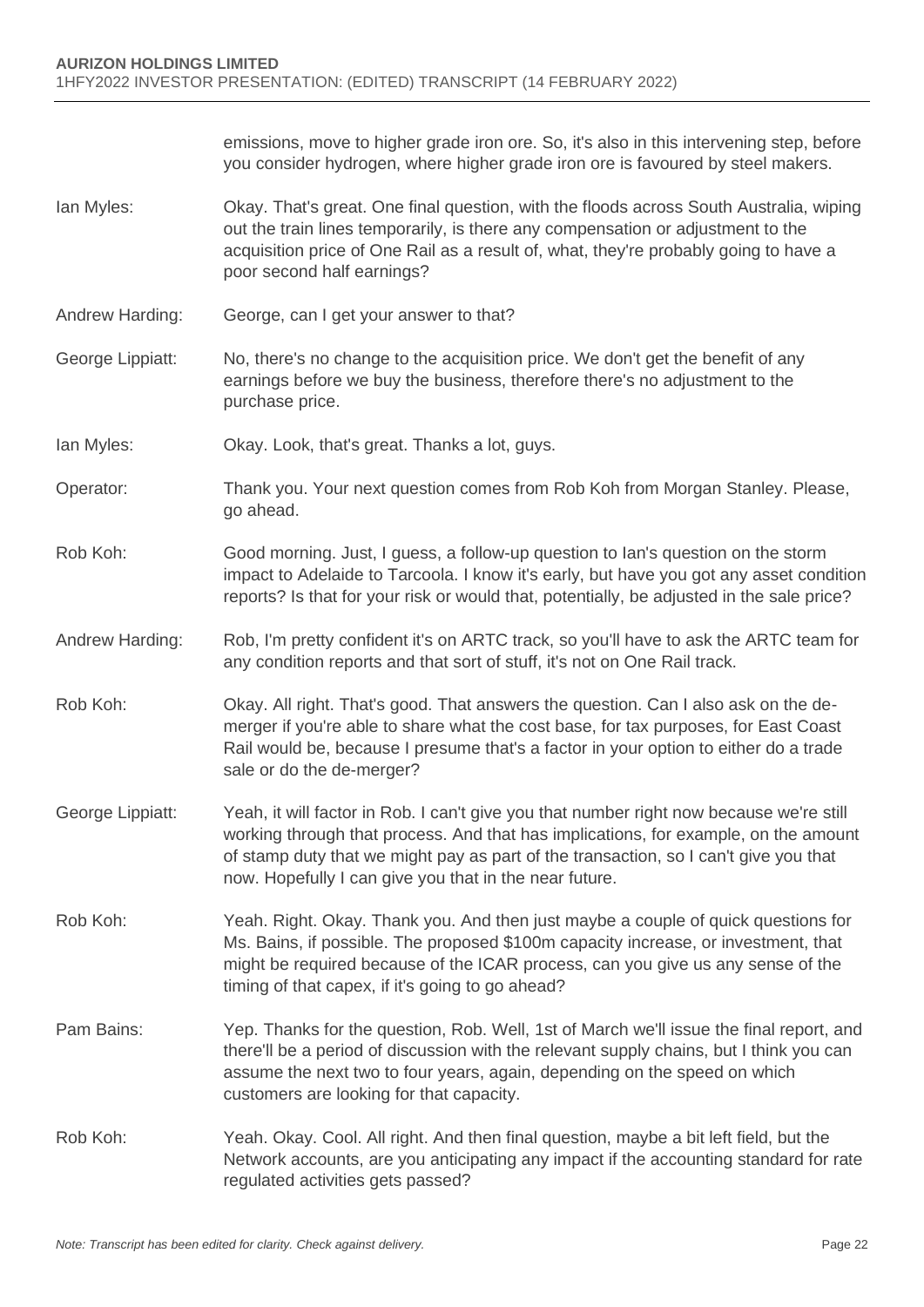- Pam Bains: It will probably provide a little bit more stability in terms of earnings and the sort of movements that we see year on year, but nothing more than that.
- Rob Koh: Okay. All right. That sounds good. Thanks. That's all for me.
- Operator: Thank you. Once again, if you wish to ask a question, please press star one on your telephone. Your next question comes from Nathan Lead from Morgans. Please, go ahead.
- Nathan Lead: Good day, guys. Thanks for your presentations. Just three questions, if I could. First up, look, I know you don't want to get into the customer specifics of the contracts to do with Bulk, but the \$100m of capex you're spending, plus, I suppose, the little bit you spent during this half, could you give an idea, on aggregate, what sort of EBITDA uplift will come with that? I suppose, in some ways we're sort of thinking about an EBITDA multiple related to that capex, just to give us an idea of what sort of incremental earnings will come with the spend.
- Andrew Harding: George, if I can get you to do a very general response to that question?
- George Lippiatt: Yeah. Nathan, it's hard for me to get into it because it's really two main customer contracts and then a bunch of little customers as part of that \$100 million, that's what we're spending it on. What I would say is the EBITDA uplift is not material for Aurizon, but it is material for Bulk.
- Nathan Lead: Okay. All right. Fair enough. Second question, one for Ed, if I could? Just looking at the active fleet size, it's been shrinking. So maybe, if you could just talk through where that kit is going and why that's the case. And then I suppose, in that context, operating costs, access costs, I suppose, have actually been moving up. So, just why those two things are happening, please?
- Andrew Harding: Yeah. Ed, if I could get you to, particularly on the shrinking fleet, talk about the positive aspects of the movement of that fleet as well? Thank you.
- Ed McKeiver: Most definitely. In fact, I think they are all positive, Andrew. Thanks, Nathan, for the questions. Firstly, on the fleet, it starts with the strategy for the coal business, which is about focus on free cash flow and ROIC going forward, and tuning the business for cash. And so, we're really looking actively at opportunities to release capacity, to drive capital efficiency and, where we can, take out that capacity. We seek opportunities to cascade it to Bulk. So, during the period we've seen approximately six standard gauge locomotives move and some locomotives move in the narrow gauge area too, and we're looking at also repurposing coal wagons. And that's not necessarily because volumes have fallen, it's really because we're finding better ways to utilise our fleet. And we've had some contract cessations, of course. You know, a great example of the capacity releases is the work we're doing in Precision in CQCN.

On the second question, in relation to costs rising, I mean, the large part of the dissonance you see in access costs, costs for operating of course is driven by the fuel price. Now that's, essentially, that and CPI. But as we've talked about earlier, they're largely passed through to customers. So, we've seen commensurate uplifts in